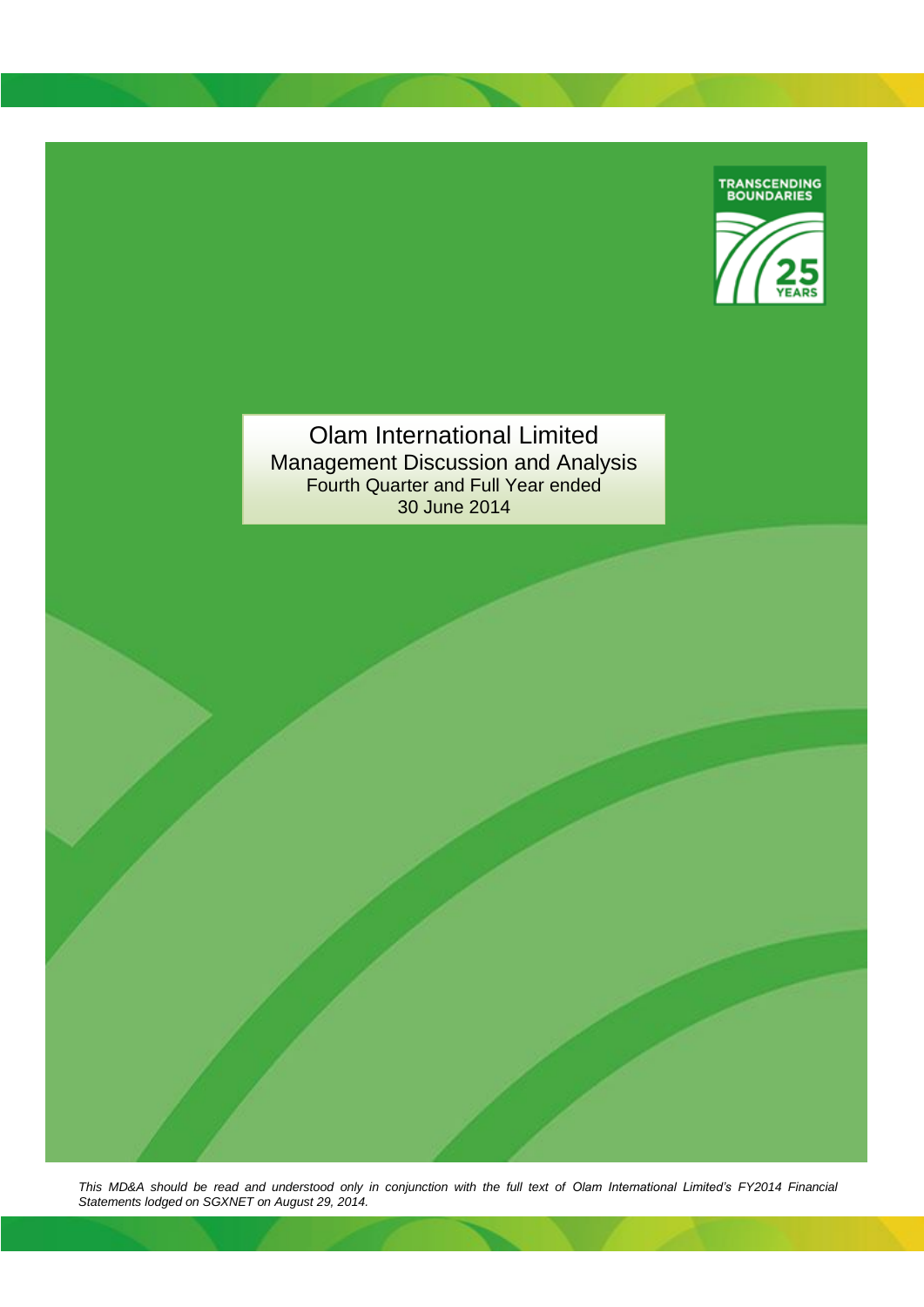# **MANAGEMENT DISCUSSION AND ANALYSIS**

Fourth Quarter and Full Year ended 30 June 2014 (FY2014)

## **Contents**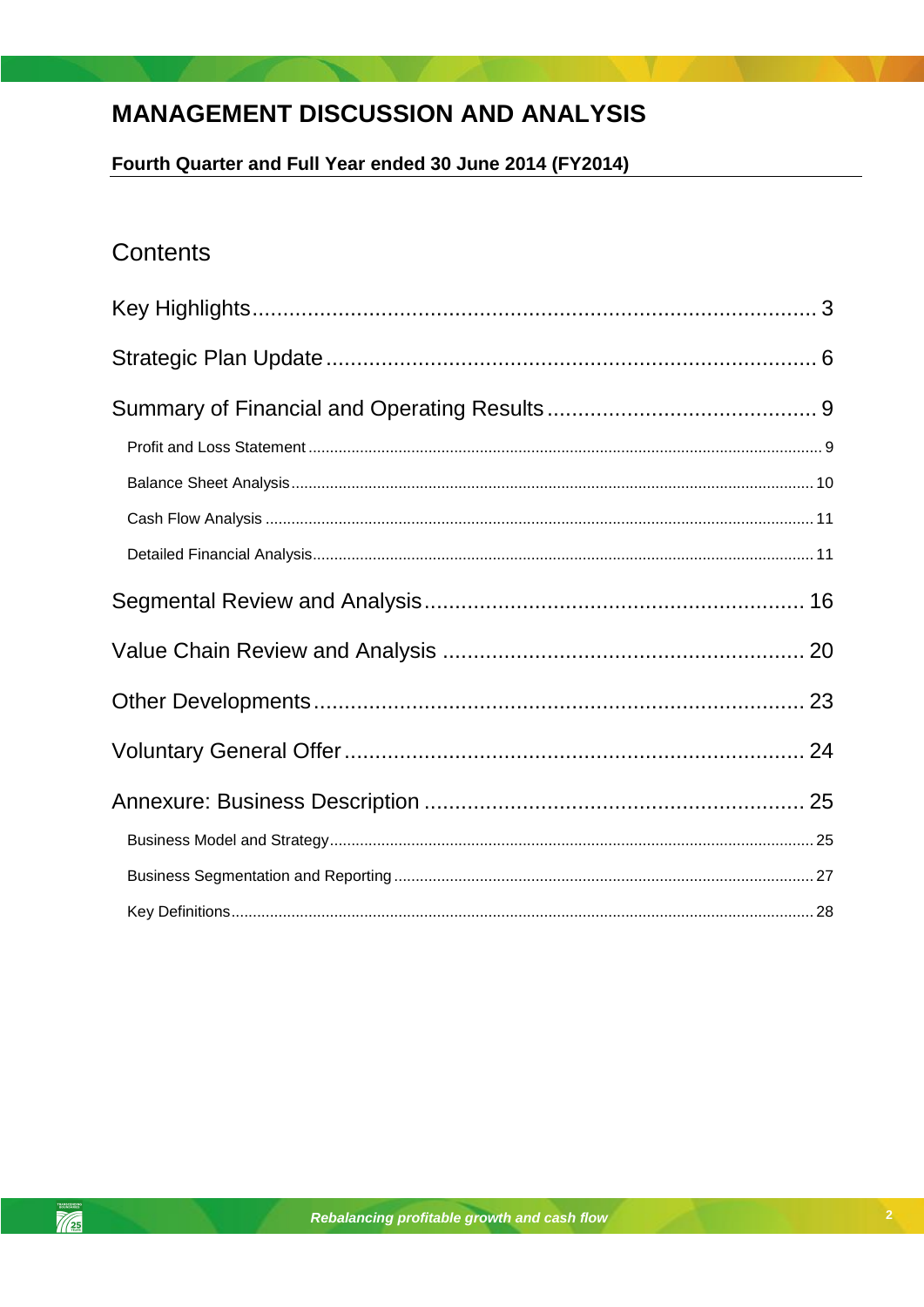### <span id="page-2-0"></span>**Key Highlights**

- **Reported PATMI increased 67.8% to S\$608.5 million** for FY2014 (S\$362.6 million for FY2013). Reported PATMI includes net exceptional gains of S\$283.1 million for FY2014 (S\$14.0 million for FY2013).
- **Sales volume declined by 6.7%** as compared to the high base in FY2013 (49.5% increase over FY2012) as well as from targeted volume reduction in lower margin businesses as outlined in the strategic plan.
- Overall **EBITDA was maintained**, on lower volumes, **at S\$1,168.8 million** in FY2014 compared to S\$1,170.8 million in FY2013.
- These results include a **net loss of S\$3.7 million** for FY2014 on the **fair valuation of biological assets** compared to a **net gain of S\$92.5 million** in FY2013.
- **Net finance costs** remained flat at **S\$504.8 million** in FY2014 compared to **S\$501.7 million** in FY2013.
- **Depreciation and amortisation** was **higher at S\$215.6 million** in FY2014 **compared to S\$199.3 million** in FY2013.
- **Tax expenses** (excluding tax on exceptional items) for FY2014 were **flat at S\$90.2 million** as compared to **S\$92.3 million** for the prior corresponding period.
- **\*** As a result of the above, **Operational PATMI** (after excluding exceptional items) **declined by 6.7% to S\$325.4 million** (S\$348.6 million in FY2013).
- We have **moderated the pace of new investments** and incurred gross **cash capital expenditure (Capex) of S\$583.9 million** in FY2014 as compared to S\$1,159.9 million in FY2013. Net of disposals, the cash capex was **S\$206.0 million** in FY2014 as against S\$1,050.6 million in FY2013.
- There was **significant improvement** in the trajectory of **cash flow generation** with FCFF and FCFE improving by S\$327.0 million and S\$295.8 million respectively as compared to FY2013. This was driven by increased cash flow from operations, lower capex and cash flow generated from various initiatives as outlined in the strategic plan. We also achieved working capital reduction across three of our segments. However, a sharp increase in commodity prices in H2 FY2014, particularly in the Confectionery and Beverage ingredients segment led to an overall increase in working capital as compared to the corresponding prior period.
- **Net gearing of 1.82 times** at June 30, 2014 **was lower than 1.93 times** as at June 30, 2013 and below our FY2016 target of 2.0 times.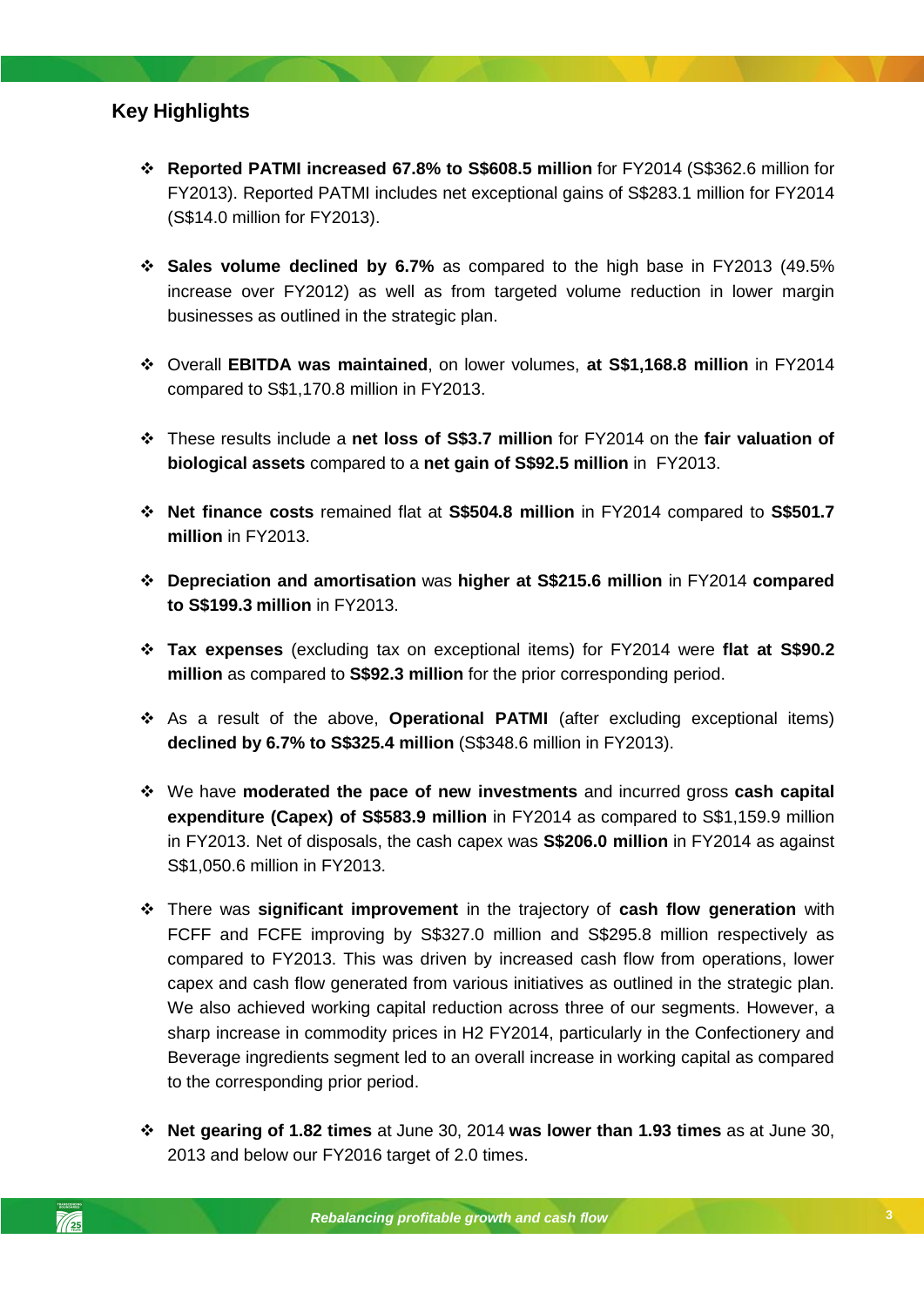$\cdot$  Subsequent to the strategic plan announcement in April 2013, we have announced 17 **strategic initiatives**, of which three were completed in FY2013 and 11 in FY2014. These 14 completed initiatives have **released cash of S\$603.9 million**, generated a **P&L gain of S\$94.0 million** and added **S\$16.5 million directly to our capital reserves**. Three announced initiatives, which are expected to be completed within FY2015, are likely to **release further cash of approximately S\$313.1 million**, generate a **P&L gain of approximately S\$22.4 million** and add **approximately S\$118.8 million** directly to our **capital reserves**.

### **Other Highlights**

- The **Voluntary General Offer** ("VGO") launched by Breedens Investments Pte. Ltd., a wholly owned subsidiary of Temasek Holdings (Private) Limited (the "Offeror"), closed on May 23, 2014. At close, the Offeror and its concert parties owned, controlled or agreed to acquire an aggregate of 1,957,254,405 Shares, representing approximately **80.4% of the total issued share capi**tal of the Company; and 360,694,195 Warrants, representing approximately **90.7% of the total issued Warrants** of the Company. At close, **the Offeror owned 58.5%** of the issued share capital, making them the **ultimate holding company** of Olam.
- Secured a competitively priced **US\$2.22 billion** 364-day **committed unsecured revolving credit facility** in Q4 FY2014. This transaction increased the proportion of our short term debt and a part of these proceeds were used to prepay higher cost debt which resulted in a net one-time cost of S\$19.8 million in Q4 FY2014.
- **Post Q4 FY2014**, we issued **S\$400.0 million** 5 year Notes and **US\$300.0 million** 5.5 year Senior Notes under the recently updated US\$5,000,000,000 Euro Medium Term Note Programme. The issuances were priced within the secondary trading levels at 4.25% and 4.50% per annum respectively. Both these financing transactions demonstrate the strength of Olam's credit position following the completion of the VGO, which is already having a favourable impact on our cost of borrowing.
- **Post Q4 FY2014,** we also announced the **sale of 25% equity interest in the Packaged Foods** business unit to Sanyo Foods at an **initial enterprise value** of approximately **S\$934.9 million**. On completion, the transaction is expected to **release cash of** approximately **S\$208.8 million** and add approximately **S\$100.7 million** to **capital reserves**. The EV can increase further to approximately S\$1,059.6 million should the Packaged Foods business achieve specific performance milestones in FY2015. We would then book a net cash inflow of approximately S\$240.0 million and an addition to reserves of approximately S\$131.9 million.
- $\div$  The Board of Directors recommends a final ordinary dividend of 5.0 cents per share and an additional special Silver Jubilee dividend of 2.5 cents per share.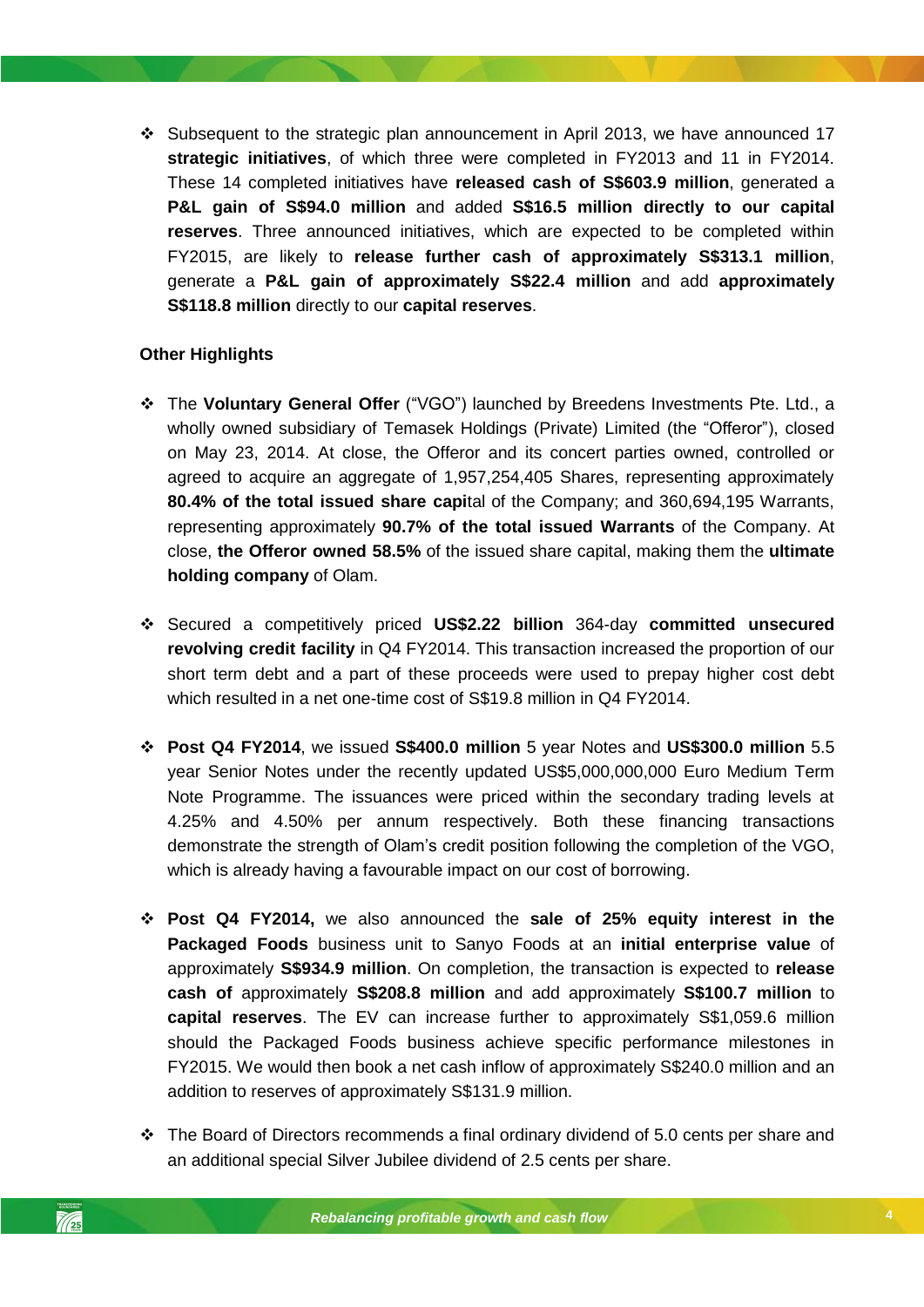*"We are pleased with the progress made in this first full year of our revised strategic plan. There has been disciplined execution across multiple initiatives which have focused on the continuing optimisation of our balance sheet as well as unlocking of intrinsic value across various platforms. While a few of these initiatives have resulted in lower growth for some businesses, it has helped achieve a better balance between delivering profitable growth and achieving free cash flow generation. We will continue on this path of extracting full value from existing operations and investments while also investing in selective growth opportunities that can enhance shareholder value over time."* 

### *A. Shekhar*

*Executive Director - Finance and Business Development*

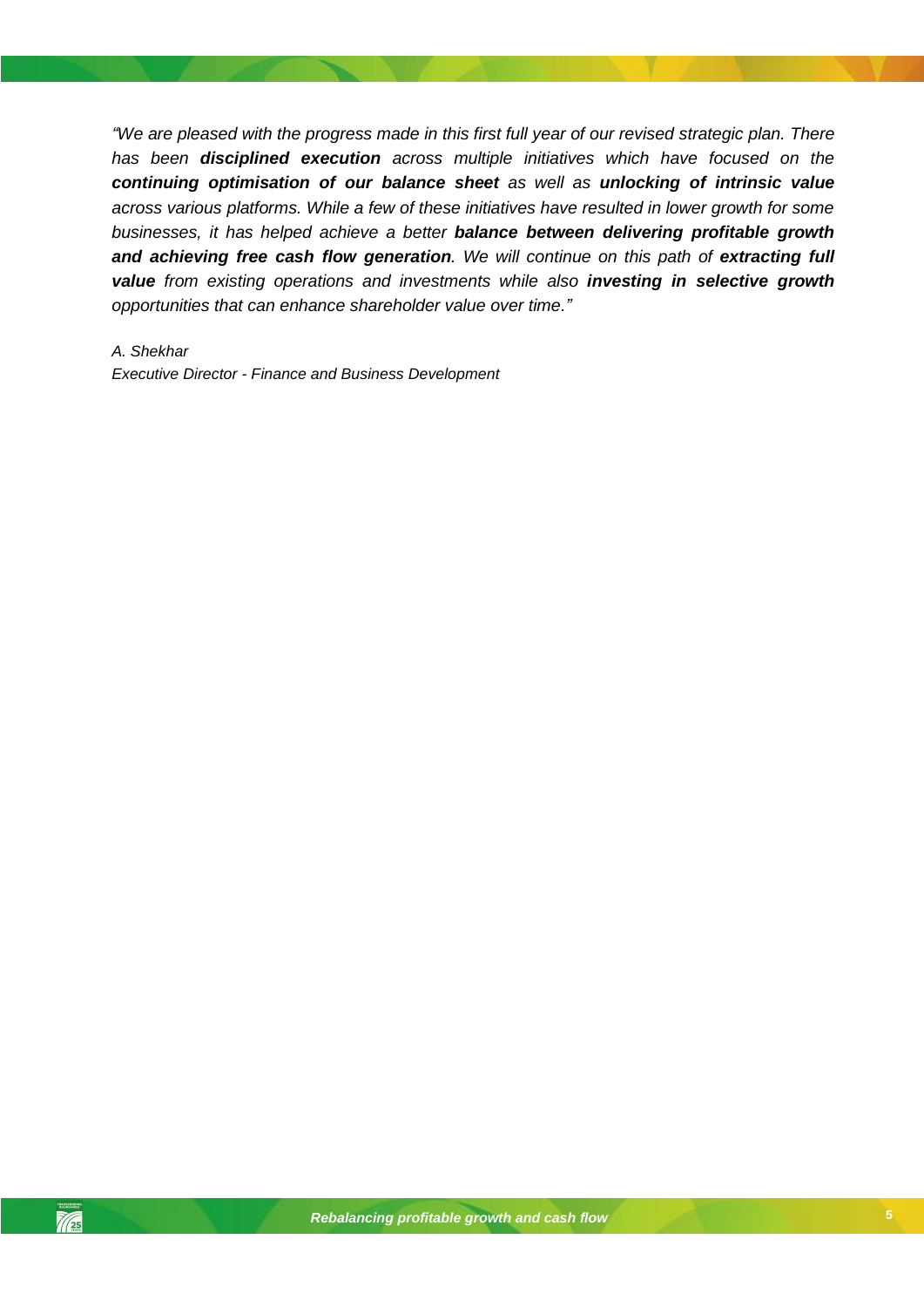### <span id="page-5-0"></span>**Strategic Plan Update**

Following our Strategy Review in April 2013, we announced our strategic plan for the period FY2014-2016. The review reaffirmed the value of our existing strategy of building a core global supply chain business while selectively integrating into higher value upstream and mid/downstream segments. It further reinforced our belief in the attractive prospects for the agri-commodity sector and in the long-term value of our differentiated business model and strategy.

The key change envisaged in the 2013 Strategy Review was **"Rebalancing profitable growth and cash flow"**, with the specific objective of generating positive FCFF, assuming constant prices, by the end of FY2014 and sustaining this going forward. To this end, four key priorities were established and six pathways identified to achieve those priorities:

### **Four Key priorities:**

- 1. Accelerate free cash flow generation
- 2. Reduce gearing
- 3. Reduce complexity
- 4. Facilitate a better understanding of Olam's business

### **Six pathways:**

- 1. Recalibrate the pace of investments
- 2. Optimise balance sheet
- 3. Pursue opportunities for unlocking intrinsic value
- 4. Optimise shape of portfolio and reduce complexity
- *Rebalancing profitable growth and cash flow* 5. Improve operating efficiencies
- 6. Enhance stakeholder communication

We have made steady progress on each of the six pathways:

### **1. Recalibrate the pace of investments**

We have **moderated the pace of new investments** and incurred gross **cash capital expenditure (Capex) of S\$583.9 million** in FY2014 **as compared to S\$1,159.9 million** in FY2013. This is a **49.7% reduction in Capex** spend over the corresponding prior period.

### **2. Optimise balance sheet**

**Several initiatives have been undertaken toward optimising working capital utilisation** across the supply chain, including a reduction in inventory levels, securing higher supplier credit and prioritisation of higher margin transactions within each business unit.

In addition, **various initiatives to optimise the balance sheet and improve returns have also been announced**. These include the sale-and-leaseback of dairy farming land in Uruguay, almond plantation assets in the US and Australia, the repurchase of long term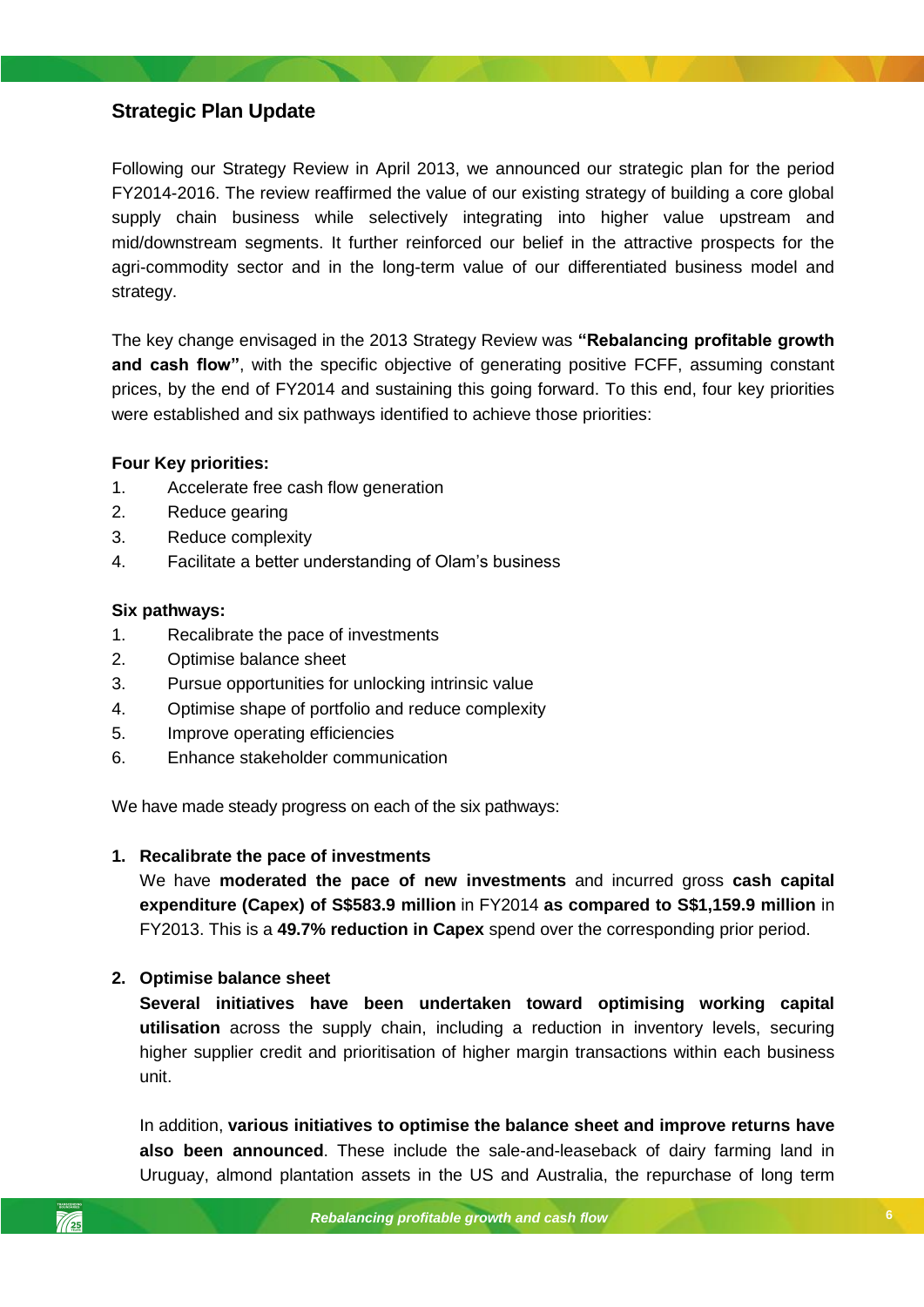unsecured bonds of **US\$30.0 million** issued by NZ Farming Systems Uruguay Limited ("NZFSU") and the repurchase of 7% **perpetual capital securities** and 6% **fixed rate notes** due 2022 **aggregating S\$54.2 million**.

### **3. Pursue opportunities for unlocking intrinsic value**

We have **completed several initiatives**, including the sale of our basmati rice mill in India, the sale of a 25.5% interest in our instant noodles business in Nigeria to Sanyo Foods of Japan, the sale of Dirranbandi and Collymongle cotton gins in Australia, the sale of a 50% stake in our Grains origination operation - Olam Lansing Canada, the sale of 9.8% equity stake in our Dairy processing operation – Open Country Dairy (OCD), New Zealand, the sale of 20% stake in the SEZ to the Republic of Gabon and the sale of 80% stake in our Australian grains business to Mitsubishi Corporation. As a result of the reduced shareholding in the Australian grains business, our remaining 20% equity stake in the venture has been classified as a Long Term Investment of the Group.

We **expect to conclude other announced initiatives** in FY2015, including the sale of additional equity in our upstream Palm and Rubber joint ventures in Gabon to the Republic of Gabon, and the sale of 25% stake in our Packaged Foods business to Sanyo Foods.

### **4. Optimise shape of portfolio and reduce complexity**

In addition to the **partial divestment of our Wood Products business in Gabon** which was completed during Q3 FY2014, we announced and closed the **sale of our Timber subsidiary** Compagnie Forestière des Abeilles SA ("CFA") in Gabon for **US\$6.0 million** during Q4 FY2014. We also exited from the Rice distribution business in Côte d'Ivoire.

*Rebalancing profitable growth and cash flow* These transactions will help bring a sharper focus to the business and are expected to reduce operating costs going forward.

### **5. Improve operating efficiencies**

We launched a **Sustained Cost Management** initiative which helped to moderate the rate of overhead growth despite consolidation of expenses from newly acquired companies and inflationary pressures. **Overhead expenses growth was contained at 5.5% to S\$805.0 million** in FY2014 **from S\$763.3 million** in FY2013.

### **6. Enhance stakeholder communication**

In order to facilitate a better understanding of Olam's business, we launched **several initiatives** including **investor days** for our Edible Nuts, Spices & Vegetable Ingredients, Grains and Packaged Foods businesses. We also organised a **field visit** to our operations in Nigeria and Gabon and introduced this **Management Discussion and Analysis** (MD&A) from Q1 FY2014.

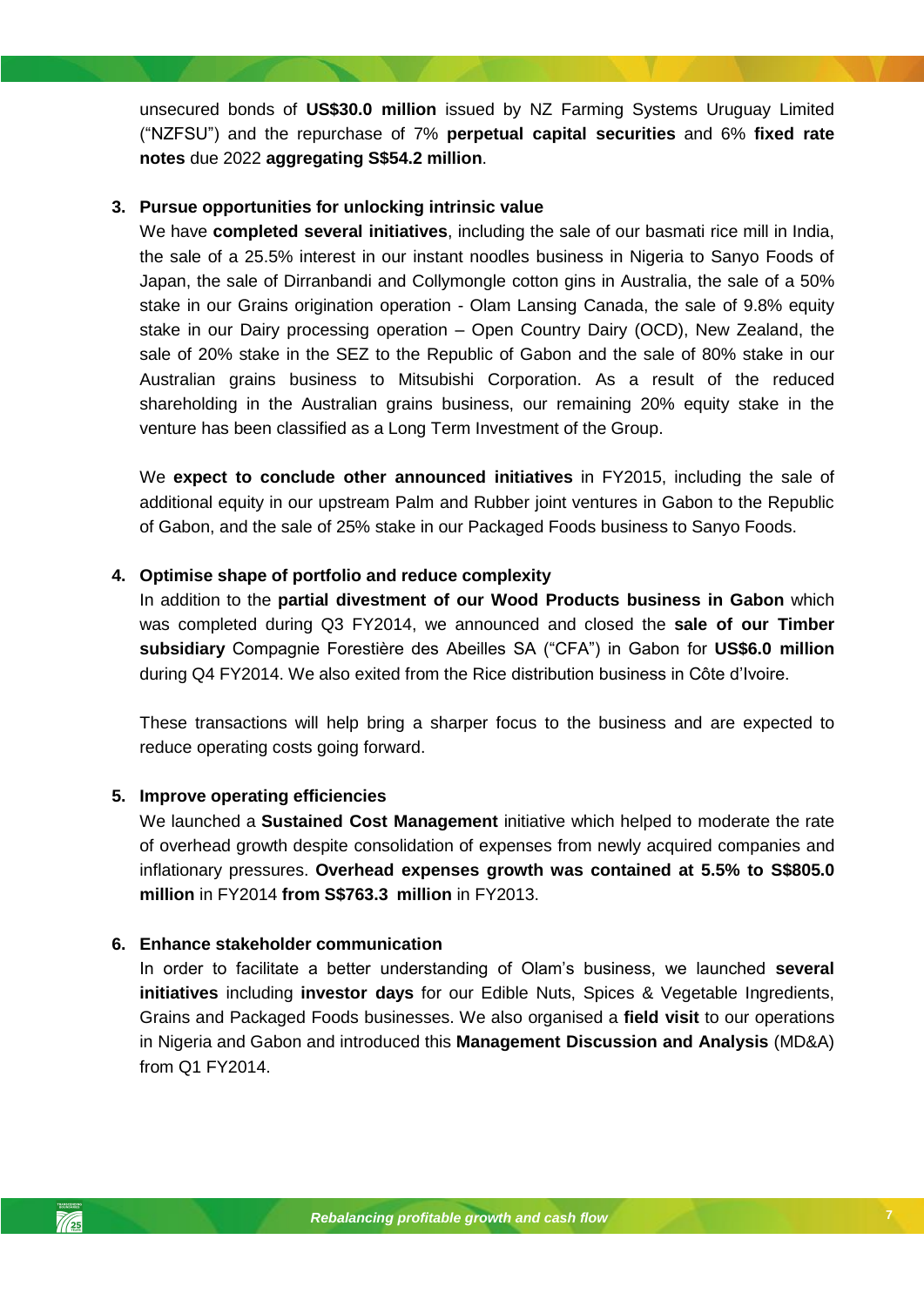**In summary, initiatives already completed** have **released cash of S\$603.9 million,**  generated a **P&L gain of S\$94.0 million** and added **S\$16.5 million to** our **capital reserves:**

| Announced | <b>Closed</b> | <b>Initiative</b>                                         | <b>P&amp;L</b><br>impact | <b>Addition to</b><br>capital<br>reserves | SGD Mn<br><b>Cash flow</b><br>released |
|-----------|---------------|-----------------------------------------------------------|--------------------------|-------------------------------------------|----------------------------------------|
| Q2 FY13   | Q2 FY13       | Sale and Leaseback of Almond Plantation Assets, US        | 17.4                     |                                           | 68.6                                   |
| Q3 FY13   | Q3 FY13       | Buyback of NZFSU Bonds                                    | 6.0                      |                                           |                                        |
| Q3 FY13   | Q4 FY13       | Sale of Basmati Rice Mill, India to Ebro Foods            | 6.1                      |                                           | 17.7                                   |
|           |               | FY 2013 Initiatives                                       | 29.5                     |                                           | 86.3                                   |
| Q4 FY13   | Q1 FY14       | Sale of 25.5% stake in Noodles business to Sanyo Foods    |                          | 14.2                                      | 25.1                                   |
| Q2 FY14   | Q2 FY14       | Sale of Dirranbandi Cotton Gin, Australia                 | 6.1                      |                                           | 22.7                                   |
| Q2 FY14   | Q3 FY14       | Sale and Leaseback of Almond Plantation Assets, Australia | 65.4                     |                                           | 233.2                                  |
| Q3 FY14   | Q3 FY14       | Divestment of Olam Lansing JV, Canada                     |                          |                                           | 6.8                                    |
| Q3 FY14   | Q3 FY14       | Sale of Timber Assets, Gabon                              | (14.6)                   |                                           | 22.8                                   |
| Q3 FY14   | Q3 FY14       | Repurchase of Bonds and Perpetual Securities              | 1.0                      | 2.3                                       |                                        |
| Q2 FY14   | Q4 FY14       | Sale of 9.8% stake in OCDL, New Zealand                   | (0.6)                    |                                           | 35.1                                   |
| Q4 FY14   | Q4 FY14       | Australian Grains JV with Mitsubishi Corporation          | 28.8                     |                                           | $79.8^{\text{A}}$                      |
| Q4 FY14   | Q4 FY14       | Sale of Timber Subsidiary in Gabon                        | (22.6)                   |                                           | $7.5^$                                 |
|           | Q4 FY14       | Sale of Collymongle Cotton Gin, Australia                 | 6.0                      |                                           | 9.9                                    |
| Q4 FY14   | Q4 FY14       | Sale of 20% stake in SEZ to RoG, Gabon                    | (5.0)                    |                                           | $74.8^{\text{A}}$                      |
|           |               | FY 2014 Initiatives                                       | 64.5                     | 16.5                                      | 517.6                                  |
|           |               | <b>Total (Completed Initiatives)</b>                      | 94.0                     | 16.5                                      | 603.9                                  |
| Q3 FY14   | Q3 FY14       | Fair Valuation of Investment in PureCircle Limited        | 270.3                    |                                           |                                        |
|           |               | <b>Total (Including PureCircle)</b>                       | 364.3                    | 16.5                                      | 603.9                                  |

^ Cash to be released post FY2014.

Going forward, we expect to **release cash of approximately S\$313.1 million**, generate a **P&L gain of** approximately **S\$22.4 million,** and **add approximately S\$118.8 million** to our **capital reserves** in FY2015 from **initiatives already announced, but pending completion**:

|           |                 |                                                       |                          |                                                  | SGD Mn                       |
|-----------|-----------------|-------------------------------------------------------|--------------------------|--------------------------------------------------|------------------------------|
| Announced | <b>Expected</b> | <b>Initiative</b>                                     | <b>P&amp;L</b><br>impact | <b>Addition to</b><br>capital<br><b>reserves</b> | <b>Cash flow</b><br>expected |
| Q3 FY14   | Q1 FY15         | Sale of 10%/20% stake in Palm/Rubber to RoG, Gabon    |                          | 18.1                                             | 37.4                         |
| Q4 FY14   | Q1 FY15         | Sale and Leaseback of Dairy Farm Land, Uruguay        | 22.4                     |                                                  | 66.9                         |
| Q1 FY15   | Q2 FY15         | Sale of 25% stake in Packaged Foods BU to Sanyo Foods |                          | 100.7                                            | 208.8                        |
|           |                 |                                                       |                          |                                                  |                              |
|           |                 | Total                                                 | 22.4                     | 118.8                                            | 313.1                        |

Note: figures in the table above may change to reflect the closing balance sheet position and exchange rates on date of completion.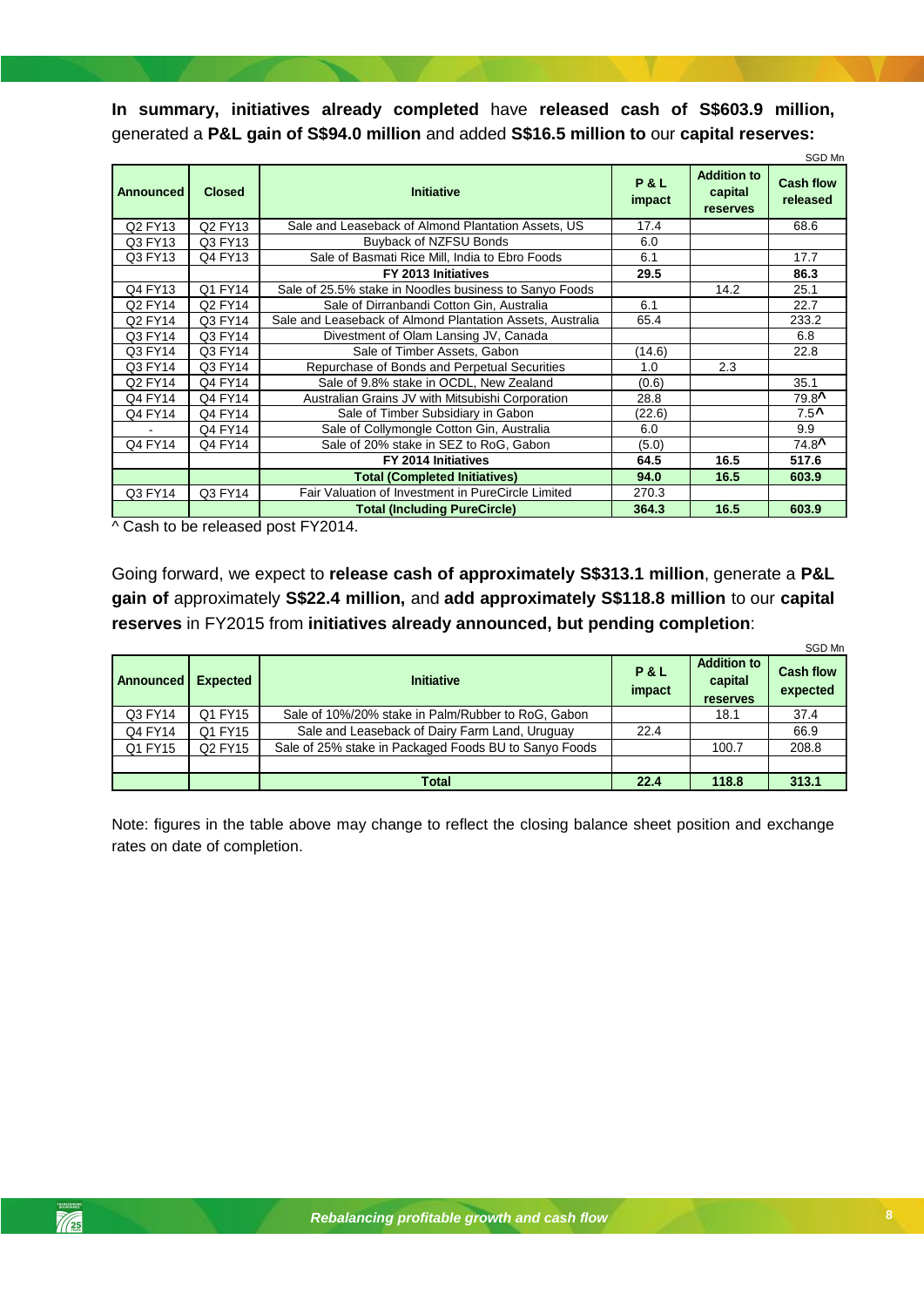## <span id="page-8-0"></span>**Summary of Financial and Operating Results**

|                          | <b>FY2014</b> | <b>FY2013</b> | % Change | <b>Q4 FY2014</b> | Q4 FY2013 | % Change |
|--------------------------|---------------|---------------|----------|------------------|-----------|----------|
| Volume ('000 MT)         | 14,877.3      | 15,953.5      | (6.7)    | 3,498.3          | 4,298.5   | (18.6)   |
| Revenue                  | 19,421.8      | 20,801.8      | (6.6)    | 5,757.7          | 6,495.0   | (11.4)   |
| <b>EBITDA</b>            | 1,168.8       | 1,170.8       | (0.2)    | 268.7            | 294.8     | (8.8)    |
| PAT                      | 641.3         | 391.5         | 63.8     | 74.8             | 83.1      | (10.0)   |
| <b>PATMI</b>             | 608.5         | 362.6         | 67.8     | 31.8             | 56.8      | (43.9)   |
| <b>Operational PATMI</b> | 325.4         | 348.6         | (6.7)    | 48.5             | 47.8      | 1.5      |

### <span id="page-8-1"></span>**Profit and Loss Statement**

The volume decline of 6.7% was against a high base of FY2013, which saw an exceptional 49.5% growth over FY2012. Lower volume, coupled with the change in business mix and lower priced commodities led to a 6.6% decline in sales revenue, even though prices for some commodities also registered a sharp increase during the period.

Despite the decline in volume, Earnings Before Interest, Tax, Depreciation, and Amortisation (EBITDA), was flat at S\$1,168.8 million reflecting margin expansion from upstream and midstream initiatives. The EBITDA for FY2014 includes a net loss of S\$3.7 million on the fair valuation of biological assets compared to a net gain of S\$92.5 million in FY2013.

*Rebalancing profitable growth and cash flow* Reported Profit After Taxes and Minority Interests ("PATMI") for FY2014 grew by 67.8% over FY2013 on account of exceptional gains recorded during the period arising from the successful execution of various initiatives in our strategic plan.

Operational PATMI declined by 6.7% as we recorded higher depreciation and amortisation charges on a larger fixed asset base, which increased by approximately S\$0.7 billion since FY2013.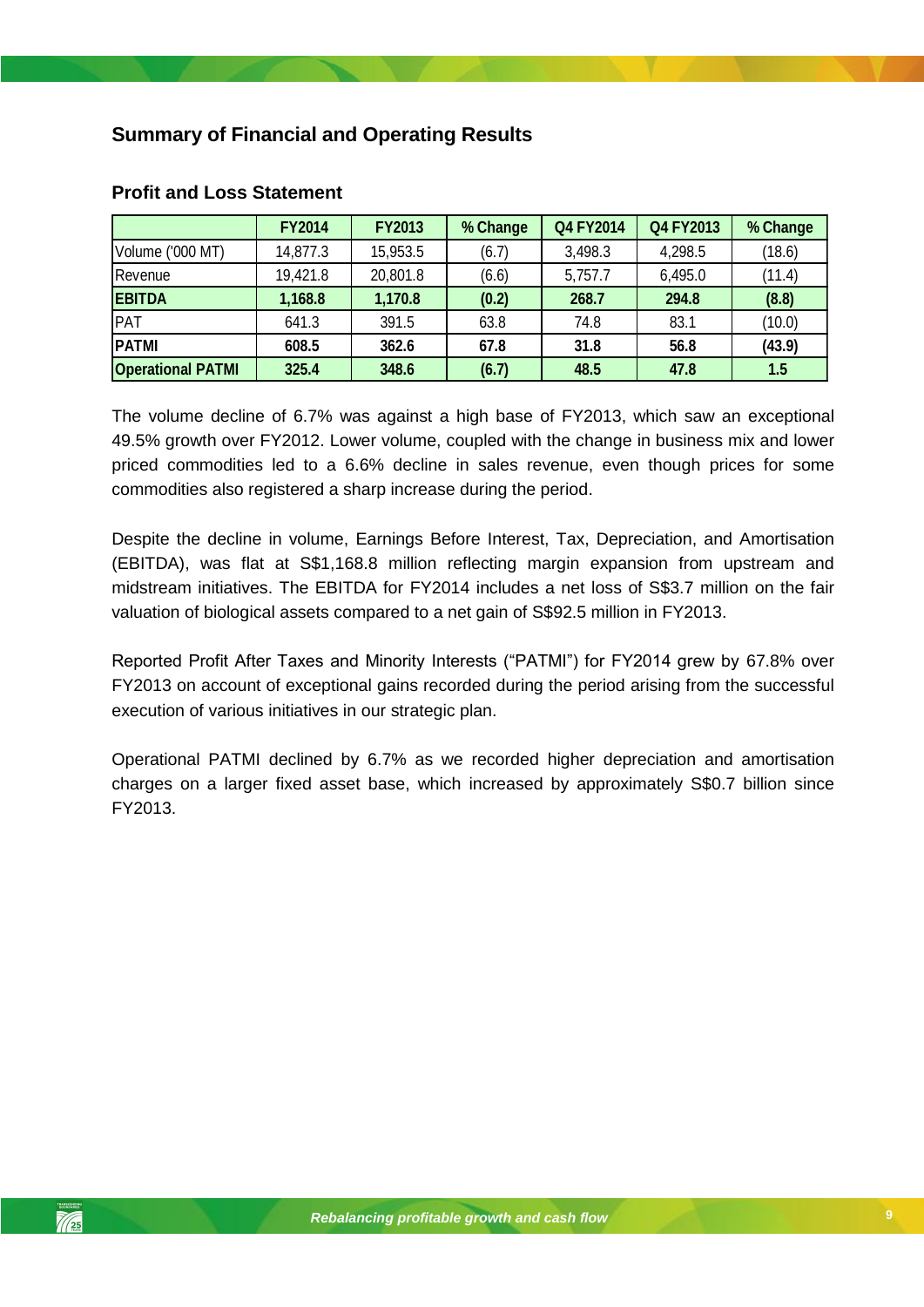### <span id="page-9-0"></span>**Balance Sheet Analysis**

|                           |           |           | SGD Mn    |
|---------------------------|-----------|-----------|-----------|
|                           | 30-Jun-14 | 30-Jun-13 | Change    |
| <b>Uses of Capital</b>    |           |           |           |
| <b>Fixed Capital</b>      | 6,143.9   | 5,453.7   | 690.2     |
| <b>Working Capital</b>    | 5,956.0   | 5,652.0   | 304.0     |
| Cash                      | 1,590.1   | 1,591.0   | (0.9)     |
| Others                    | (127.7)   | (24.7)    | (103.0)   |
| Total                     | 13,562.3  | 12,672.0  | 890.3     |
| <b>Sources of Capital</b> |           |           |           |
| Equity & Reserves         | 4,260.4   | 3,765.0   | 495.4     |
| Non-controlling interests | 22.1      | 131.9     | (109.8)   |
| Short term debt           | 4,503.8   | 2,965.6   | 1,538.2   |
| Long term debt            | 4,836.2   | 5,882.7   | (1,046.5) |
| Fair value reserve        | (60.2)    | (73.2)    | 13.0      |
| Total                     | 13,562.3  | 12,672.0  | 890.3     |

Our total assets of S\$13.6 billion comprised S\$1.6 billion of cash, S\$6.0 billion of working capital and S\$6.1 billion of long term fixed assets. These were funded by S\$4.3 billion of equity, S\$4.5 billion of short term debt and S\$4.8 billion of long term debt.

*Rebalancing profitable growth and cash flow* biological assets, and (c) an increase in investments in jointly controlled entities and associates While there was a reduction in property, plant and equipment as well as intangible assets, the overall fixed capital increased by S\$690.2 million compared to the prior period due to (a) an increase in long term investment from the revaluation of our stake in PureCircle Limited and the value of 20% stake in our Australian Grains joint venture, (b) incremental investments in upstream farming and plantations as well as from biological growth / harvest leading to higher from the deconsolidation of the SEZ investment.

The growth in working capital was due to an increase in inventory levels, carried at higher commodity prices vis-à-vis end-June 2013, particularly in the Confectionery & Beverage Ingredients segment. The other three segments registered a net decline in working capital from a mix of lower prices and optimisation in cycle time.

The increase in the short term debt was a result of higher working capital requirements as well as prepayment of higher cost medium and long term debt from the US\$2.22 billion revolving credit facility that we put in place in Q4 FY2014 which resulted in a one-time charge of S\$19.8 million in FY2014.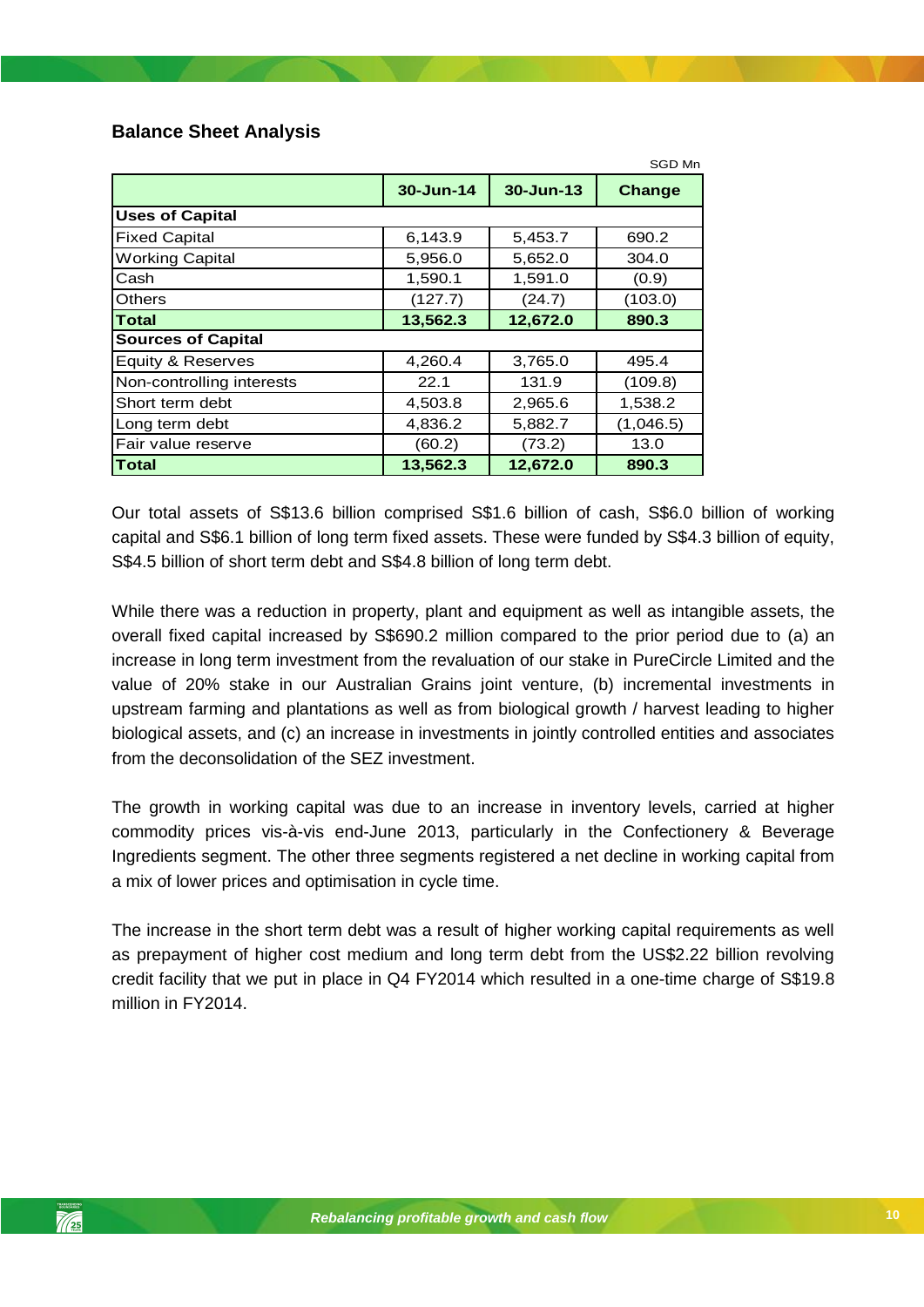### <span id="page-10-0"></span>**Cash Flow Analysis**

|                                             |               |               | SGD Mn      |
|---------------------------------------------|---------------|---------------|-------------|
| <b>Cash Flow Summary</b>                    | <b>FY2014</b> | <b>FY2013</b> | $Y$ -o- $Y$ |
| Operating Cash flow (before Interest & Tax) | 1,175.5       | 1,073.8       | 101.7       |
| <b>Changes in Working Capital</b>           | (944.5)       | (339.5)       | (605.0)     |
| Tax paid                                    | (53.7)        | (39.5)        | (14.2)      |
| <b>Net Operating Cash flow</b>              | 177.3         | 694.8         | (517.5)     |
| Capex / Investments                         | (206.0)       | (1,050.6)     | 844.6       |
| Free cash flow to firm (FCFF)               | (28.7)        | (355.7)       | 327.1       |
| Net interest paid                           | (475.9)       | (444.6)       | (31.3)      |
| <b>Free cash flow to equity (FCFE)</b>      | (504.6)       | (800.4)       | 295.8       |

We made significant progress towards our goal of achieving positive free cash flow during the year. We were successful in generating higher cash flows from operations, reducing the pace of new investments and releasing cash from our strategic plan initiatives. We also achieved working capital reduction across three of our segments. However, a sharp increase in commodity prices in H2 FY2014, particularly in the Confectionery and Beverage ingredients segment led to an overall increase in working capital as compared to the corresponding prior period.

<span id="page-10-1"></span>

|  | <b>Detailed Financial Analysis</b> |  |
|--|------------------------------------|--|
|--|------------------------------------|--|

|                                                                        |               |               |          |           |           | <b>SGD MN</b> |
|------------------------------------------------------------------------|---------------|---------------|----------|-----------|-----------|---------------|
|                                                                        | <b>FY2014</b> | <b>FY2013</b> | % Change | Q4 FY2014 | Q4 FY2013 | % Change      |
| <b>Volume ('000 MT)</b>                                                | 14,877.3      | 15,953.5      | (6.7)    | 3,498.3   | 4,298.5   | (18.6)        |
| <b>Revenue</b>                                                         | 19,421.8      | 20,801.8      | (6.6)    | 5,757.7   | 6,495.0   | (11.4)        |
| Other Income<br>(excl. exceptional items)                              | 53.8          | 47.9          | 12.3     | 23.0      | 24.0      | (4.2)         |
| Cost of sales                                                          | (17, 481.8)   | (18, 913.1)   | (7.6)    | (5,256.8) | (5,953.0) | (11.7)        |
| Overhead expenses                                                      | (805.0)       | (763.3)       | 5.5      | (243.0)   | (239.0)   | 1.7           |
| Other operating expenses                                               | (18.6)        | (115.5)       | (83.9)   | (22.5)    | (88.2)    | (74.5)        |
| Net changes in fair value of<br>biological assets                      | (3.7)         | 92.5          | n.m.     | 17.1      | 42.6      | (59.9)        |
| Share of results from jointly<br>controlled entities and<br>associates | 2.2           | 20.5          | (89.3)   | (6.7)     | 13.5      | n.m.          |
| <b>EBITDA</b>                                                          | 1,168.8       | 1,170.8       | (0.2)    | 268.7     | 294.8     | (8.8)         |
| EBITDA %                                                               | 6.0%          | 5.6%          |          | 4.7%      | 4.5%      |               |
| Depreciation & Amortisation                                            | (215.6)       | (199.3)       | 8.2      | (47.5)    | (76.0)    | (37.5)        |
| <b>EBIT</b>                                                            | 953.2         | 971.5         | (1.9)    | 221.2     | 218.8     | 1.1           |
| <b>Exceptional items</b>                                               | 283.1         | 14.0          | n.m.     | (16.7)    | 9.0       | n.m.          |
| Net Finance costs                                                      | (504.8)       | (501.7)       | 0.6      | (104.4)   | (97.0)    | 7.6           |
| PBT                                                                    | 731.5         | 483.9         | 51.2     | 100.1     | 130.7     | (23.4)        |
| Taxation                                                               | (90.2)        | (92.3)        | (2.3)    | (25.2)    | (47.6)    | (47.0)        |
| <b>PAT</b>                                                             | 641.3         | 391.5         | 63.8     | 74.8      | 83.1      | (10.0)        |
| PAT%                                                                   | 3.3%          | 1.9%          |          | 1.3%      | 1.3%      |               |
| Non-controlling interests                                              | 32.8          | 28.9          | 13.4     | 43.0      | 26.3      | 63.4          |
| <b>PATMI</b>                                                           | 608.5         | 362.6         | 67.8     | 31.8      | 56.8      | (43.9)        |
| PATMI %                                                                | 3.1%          | 1.7%          |          | 0.6%      | 0.9%      |               |
| <b>Exceptional items</b>                                               | 283.1         | 14.0          | n.m.     | (16.7)    | 9.0       | n.m.          |
| <b>Operational PATMI</b>                                               | 325.4         | 348.6         | (6.7)    | 48.5      | 47.8      | 1.5           |
| Operational PATMI %                                                    | 1.7%          | 1.7%          |          | 0.8%      | 0.7%      |               |

 $SORM$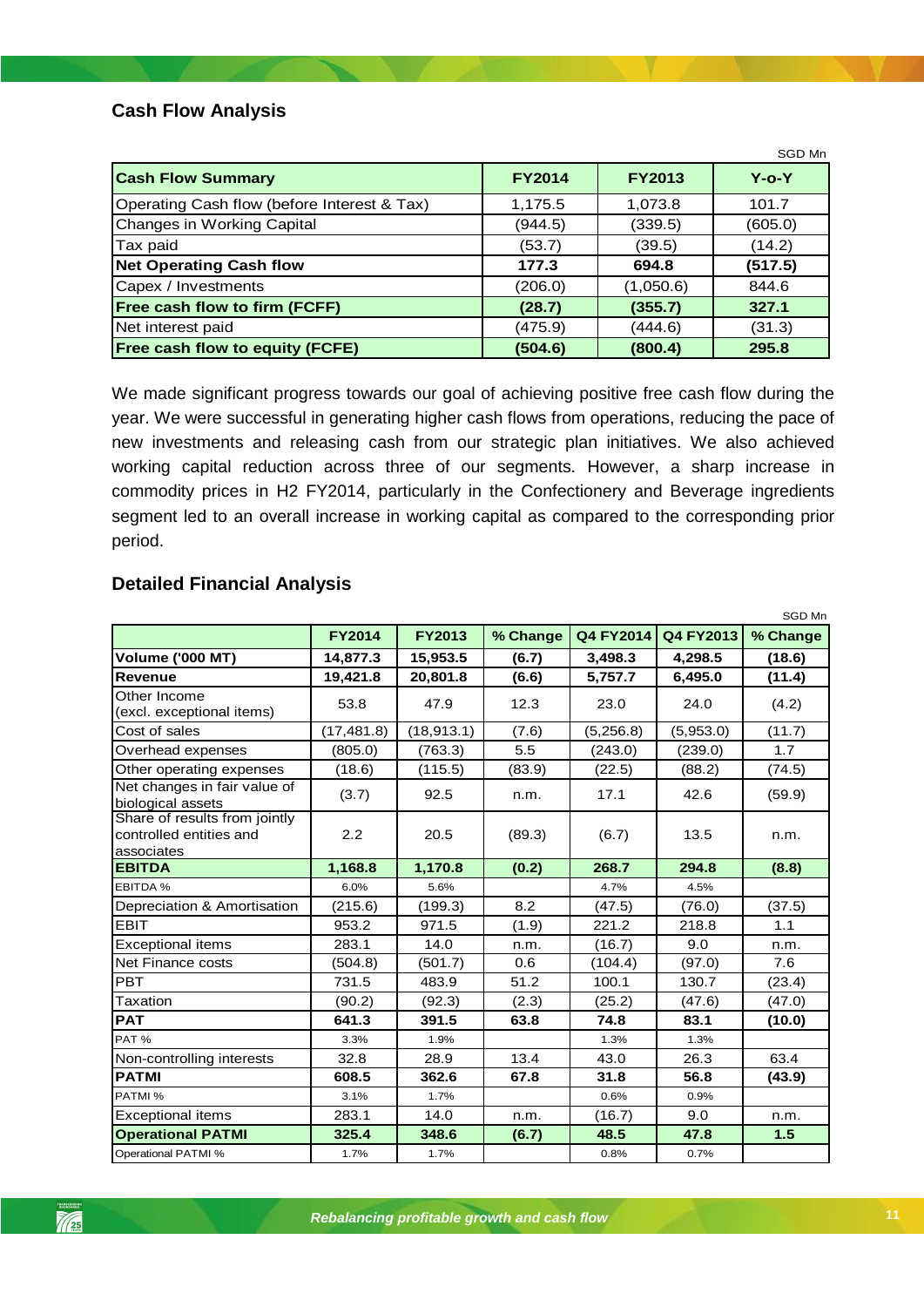The FY2014 results included the consolidation/share of results from Northern Coffee Corporation Limited (NCCL) (Zambia), Dehydro Foods (Egypt), Acacia Investments (East Africa), Seda Solubles (Spain), PT Sumber (Indonesia) and our joint venture with Sanyo Foods (Nigeria) as the acquisition or formation of these companies were completed after FY2013.

### *Other Income*

Other Income (excluding exceptional items) increased by S\$5.9 million due to higher commissions and claims income recorded during the period.

### *Cost of Sales*

Cost of Sales was lower, in line with reduced revenue for the period.

### *Overhead Expenses*

The impact of various cost management initiatives helped moderate the rate of overhead growth despite consolidation of expenses from newly acquired companies and inflationary pressures. Overhead Expenses grew by 5.5% to S\$805.0 million in FY2014 from S\$763.3 million in FY2013.

### *Other Operating Expenses*

Other Operating Expenses reduced by S\$96.9 million, primarily on account of higher unrealised foreign exchange gains during the current period.

### *Net Changes in Fair Value of Biological Assets*

lower net fair value of our Australian almond plantation assets as they have achieved peak There was a reduction in fair value of biological assets of S\$96.2 million from a gain of S\$92.5 million in FY2013 to a loss of S\$3.7 million in FY2014. The reduction was primarily a result of a maturity in most of the estates and the impairment of our upstream coffee plantation in Laos.

#### *Share of Results from Jointly Controlled Entities and Associates*

Share of results from jointly controlled entities and associates declined from S\$20.5 million in FY2013 to S\$2.2 million in FY2014, mainly due to reduced contribution from SIFCA due to lower palm and rubber prices.

On June 27, 2014, we announced the sale of 20% equity stake in Gabon Special Economic Zone SA (SEZ) to the Republic of Gabon, which reduced our shareholding to 40%. Consequently, the SEZ subsidiary has been classified as an Associate company of the Group from that date.

### *Depreciation & Amortisation*

Depreciation & Amortisation rose from S\$199.3 million in FY2013 to S\$215.6 million in FY2014, as invested fixed capital increased by approximately S\$0.7 billion between the two periods.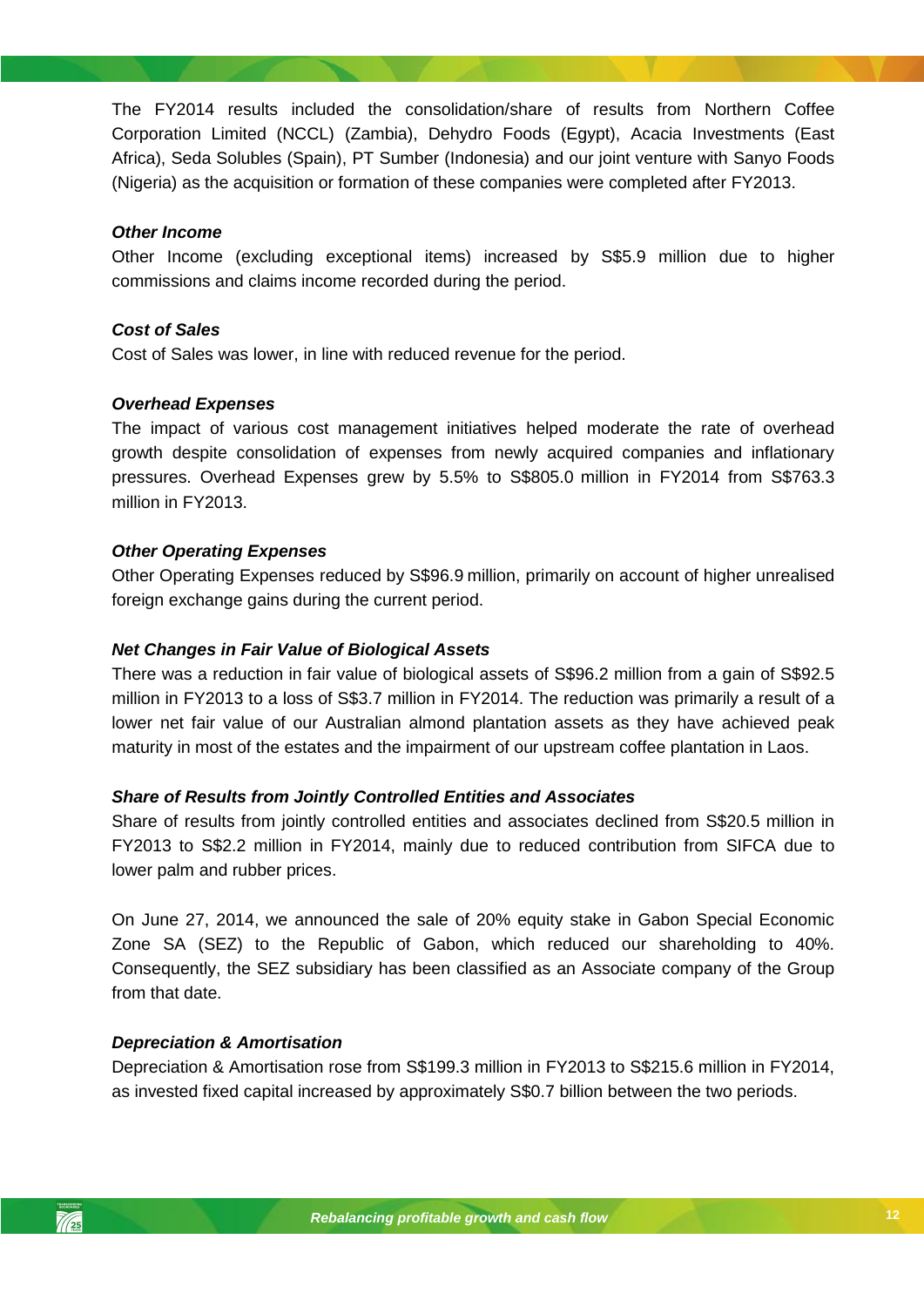### *Finance Costs*

Net Finance costs remained flat despite an increase in net debt due to a change in the borrowing mix in favour of lower cost, shorter-term debt as a part of our ongoing capital structure optimisation initiatives.

### *Taxation*

Tax charge on the base business was largely flat at S\$90.2 million in FY2014 compared to S\$92.3 for FY2013.

### *Non-controlling Interest*

Non-controlling Interest primarily comprised of the minority share of results from SEZ, Invenio Holdings (Commodity Financial Services), Rusmolco, Olam Palm Gabon, Olam Rubber Gabon and the Sanyo Foods (noodles) joint venture. FY2014 recorded a gain of S\$32.8 million, compared to S\$28.9 million in FY2013 driven by higher contribution from the SEZ business, particularly in Q4 FY2014.

### *Exceptional Items*

FY2014 results included net exceptional gains of S\$283.1 million as against gains of S\$14.0 million in FY2013 as shown below:

|                                                           | <b>FY2014</b> | <b>FY2013</b>            | Q4 FY2014      | SGD Mn<br>Q4 FY2013 |
|-----------------------------------------------------------|---------------|--------------------------|----------------|---------------------|
| Fair Valuation of Investment in PureCircle Limited        | 270.3         |                          | (0.7)          |                     |
| Sale of Collymongle Cotton Gin, Australia                 | 6.0           |                          | 6.0            |                     |
| Sale of Dirranbandi Cotton Gin, Australia                 | 6.1           |                          | 0.2            |                     |
| Sale and Leaseback of Almond Plantation Assets, Australia | 65.4          | $\overline{\phantom{0}}$ | 2.2            |                     |
| Sale of Timber Assets, Gabon                              | (14.6)        | $\overline{\phantom{0}}$ |                | $\blacksquare$      |
| Sale and Leaseback of Almond Plantation Assets, US        |               | 17.4                     |                | (0.7)               |
| Sale of Basmati Rice Mill, India                          |               | 6.1                      |                | 6.1                 |
| Gain on Buyback of Bonds                                  | 1.0           | 6.0                      | $\blacksquare$ |                     |
| Termination of Sugar Refinery Projects                    |               | (19.2)                   |                | (0.2)               |
| Laos Coffee Impairment                                    | (24.4)        | $\blacksquare$           | 2.3            |                     |
| Sale of Timber subsidiary (CFA), Gabon                    | (22.6)        | $\blacksquare$           | (22.6)         |                     |
| Sale of additional stake in SEZ, Gabon                    | (5.0)         | -                        | (5.0)          |                     |
| Sale of stake in OCDL, New Zealand                        | (0.6)         | $\overline{\phantom{0}}$ | (0.6)          |                     |
| Sale of stake in Grains business in Australia             | 28.8          |                          | 28.8           |                     |
| Non-operational Fair Valuation Gain on Biological Assets  | 17.8          | 3.8                      | 17.8           | 3.8                 |
| Impairment of Mechanical Cashew Facility, Nigeria         | (25.3)        | $\blacksquare$           | (25.3)         |                     |
| Finance charge on prepayment of higher cost loans         | (19.8)        | ٠                        | (19.8)         |                     |
| <b>Exceptional Items</b>                                  | 283.1         | 14.0                     | (16.7)         | 9.0                 |

The reported PATMI for Q4 FY2014 was adversely impacted by a net exceptional loss of S\$16.7 million in Q4 FY2014 as against a net gain of S\$9.0 million in Q4 FY2013. However, Operational PATMI for Q4 FY2014 recorded a marginal increase over Q3 FY2014.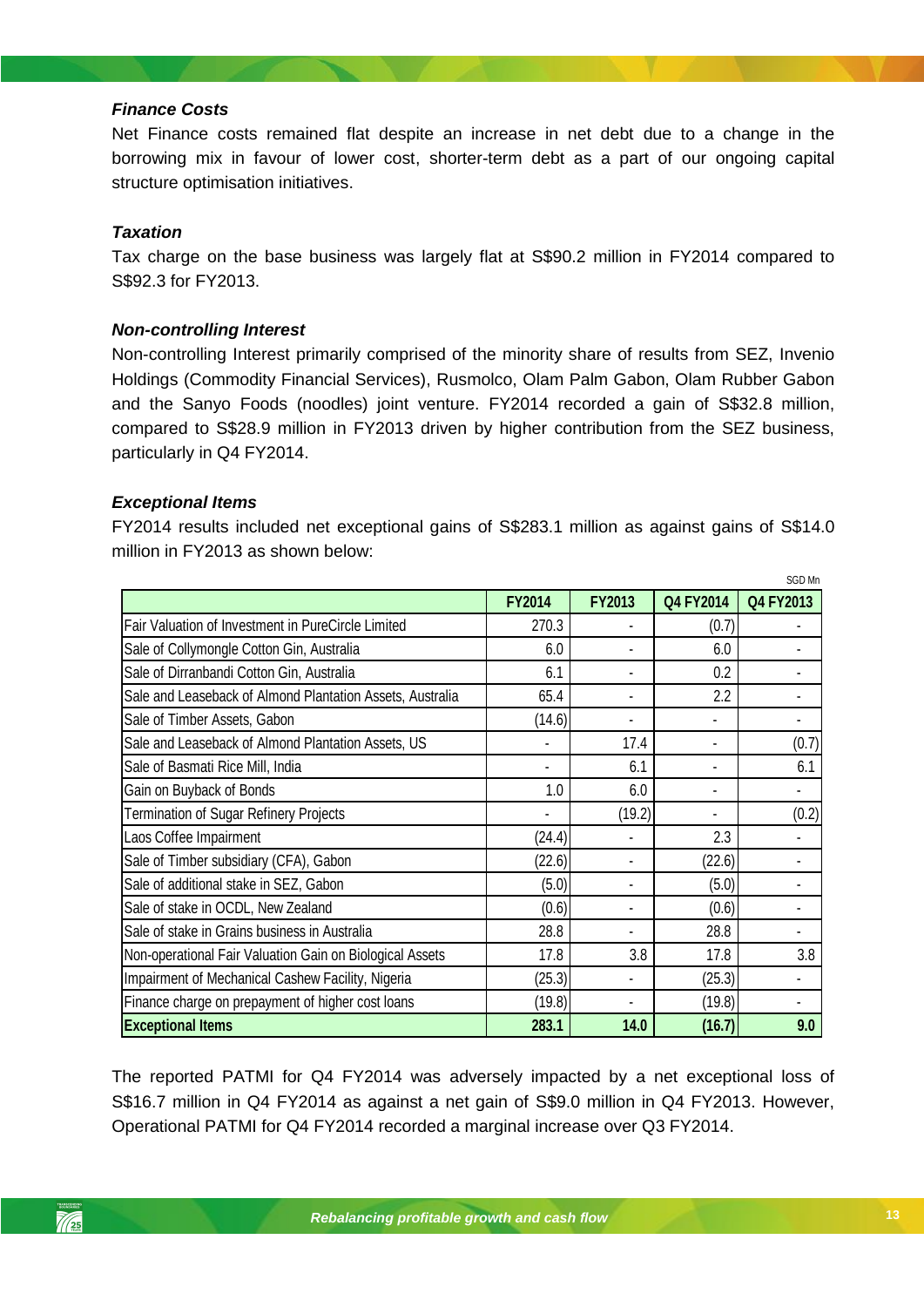### **Balance Sheet Analysis**

### *Working Capital*

|                        |               |               | SGD Mn        |
|------------------------|---------------|---------------|---------------|
|                        | $30 - Jun-14$ | $30 - Jun-13$ | <b>Change</b> |
| <b>Stock</b>           | 4,685.7       | 4,154.3       | 531.4         |
| Advance to suppliers   | 706.7         | 598.5         | 108.2         |
| <b>Receivables</b>     | 1,613.2       | 2,372.9       | (759.7)       |
| <b>Trade creditors</b> | (1,587.6)     | (1,748.0)     | 160.4         |
| <b>Others</b>          | 538.0         | 274.3         | 263.7         |
| <b>Working Capital</b> | 5,956.0       | 5,652.0       | 304.0         |

*Others: Includes other current assets, changes to margin accounts with brokers and other current liabilities*

The overall working capital increased by S\$304.0 million compared to end-FY2013 on account of higher inventory levels compared to the prior corresponding period. A part of the increase was driven by higher Cocoa and Coffee inventories, carried at higher prices than at the previous year end. Overall receivables decreased as we improved collection cycle time and partly from the deconsolidation of the SEZ.

|                         |           |               | # of days   |
|-------------------------|-----------|---------------|-------------|
|                         | 30-Jun-14 | $30 - Jun-13$ | $Y$ -o- $Y$ |
| Stock                   | 98        | 80            | 18          |
| Advance to suppliers    | 14        | 11            |             |
| <b>Receivables</b>      | 30        | 41            |             |
| <b>Trade creditors</b>  | (33)      | (33)          |             |
| <b>Total cash cycle</b> | 109       | 99            | 10          |

*Rebalancing profitable growth and cash flow* Our overall working capital cycle increased from 99 days as on June 30, 2013 to 109 days as on June 30, 2014. The change was driven by an increase in our inventory days, which was partly offset by an improvement in our receivables collection cycle time.

### *Debt, Liquidity and Gearing*

|                                       |               |               | SGD Mn                     |
|---------------------------------------|---------------|---------------|----------------------------|
|                                       | $30 - Jun-14$ | $30 - Jun-13$ | <b>Change</b><br>vs Jun 13 |
| Gross debt                            | 9.339.9       | 8.848.2       | 491.7                      |
| Less: Cash                            | 1,590.1       | 1,591.0       | (0.9)                      |
| Net debt                              | 7,749.8       | 7,257.2       | 492.6                      |
| Less: Readily marketable<br>inventory | 3,809.5       | 3.373.3       | 436.2                      |
| Less: Secured receivables             | 1,243.8       | 1,822.4       | (578.6)                    |
| Adjusted net debt                     | 2,696.5       | 2,061.5       | 635.0                      |
| Equity (before FV adj reserves)       | 4,260.4       | 3,765.0       | 495.4                      |
| <b>Net debt / Equity (Basic)</b>      | 1.82          | 1.93          | (0.11)                     |
| <b>Net debt / Equity (Adjusted)</b>   | 0.63          | 0.55          | 0.08                       |

Note: 81.3% of inventories were liquid, hedged and/or sold forward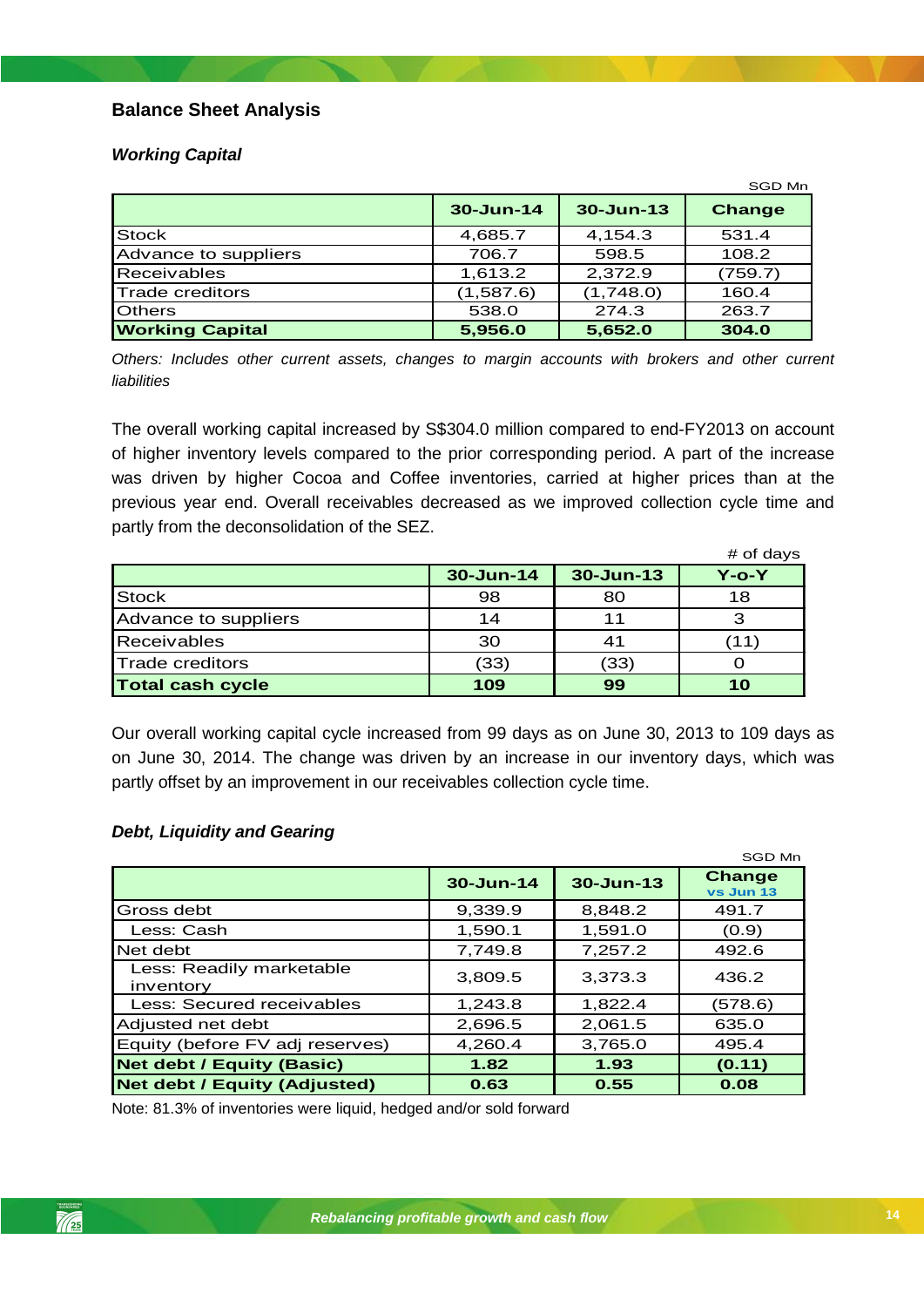Net debt increased by S\$492.6 million mainly to finance the price-led incremental working capital. Net gearing of 1.82 times as on June 30, 2014 is below our FY2016 target of 2.0 times as set out in our strategic plan.

Of the S\$4.7 billion inventory position, approximately 81.3%, or S\$3.8 billion were readily marketable inventories (RMI) that were liquid, hedged and/or sold forward, operating as nearcash assets on our balance sheet. In addition, of the S\$1.6 billion in trade receivables, approximately 77.1% were secured. Typically, at any given point, about 80-90% of inventory is hedged and/or sold forward and 60-70% of receivables are supported by letters of credit or documents through banks. Adjusting for RMI and secured receivables, our net gearing would be 0.63 times, reflecting the true indebtedness of our Company.

We maintained sufficient liquidity to meet our working capital and capital expenditure requirements, with a total of S\$11.9 billion in available liquidity as on June 30, 2014, including unutilised bank lines of S\$5.3 billion.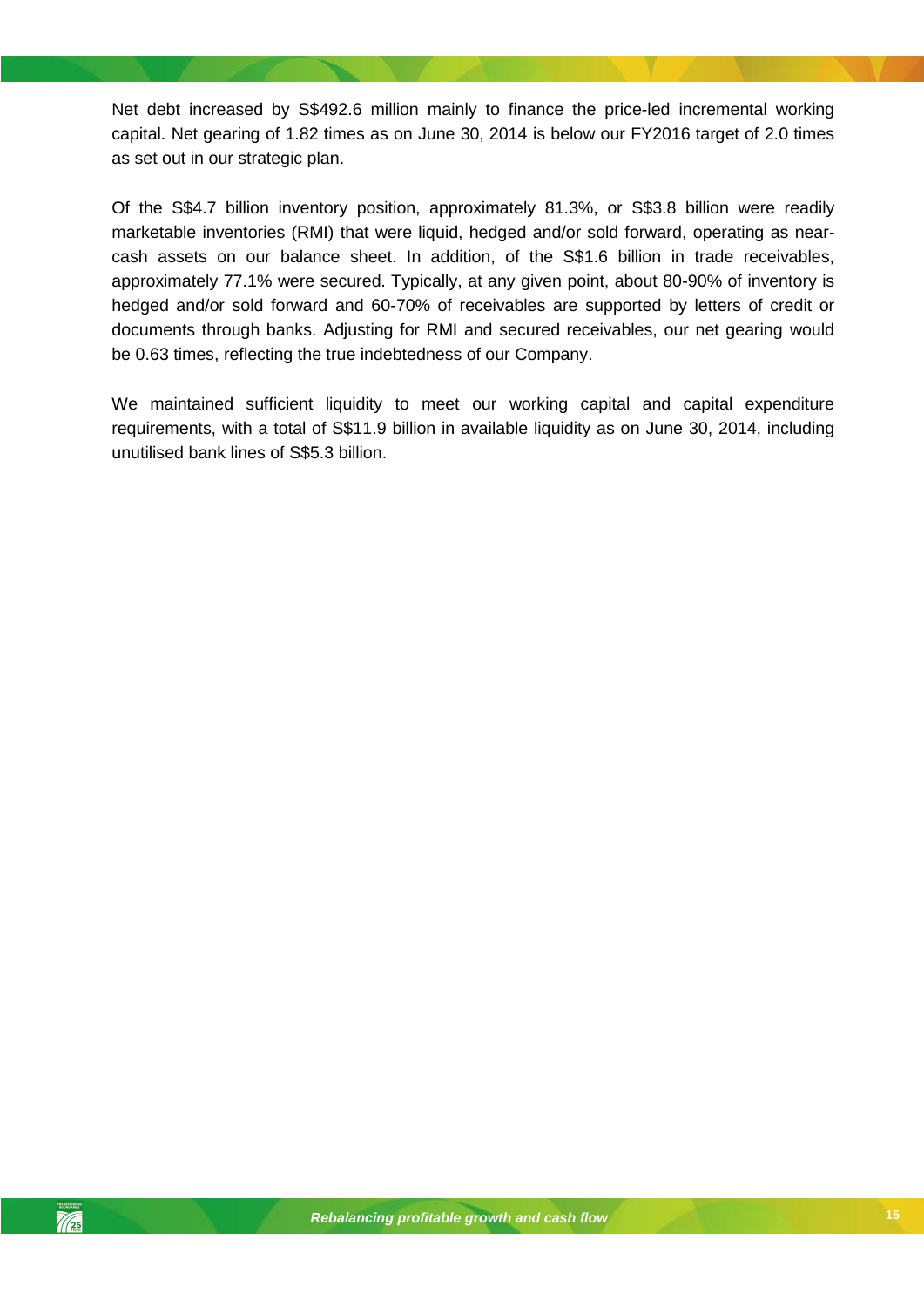## **Segmental Review and Analysis**

Cumulative

|                                                  |                        |               |                |               |               |               |                              |               |                       | SGD Mn        |
|--------------------------------------------------|------------------------|---------------|----------------|---------------|---------------|---------------|------------------------------|---------------|-----------------------|---------------|
|                                                  | Sales Volume ('000 MT) |               | <b>Revenue</b> |               | <b>EBITDA</b> |               | <b>Invested Capital (IC)</b> |               | <b>EBITDA/ Avg IC</b> |               |
|                                                  | <b>FY2014</b>          | <b>FY2013</b> | <b>FY2014</b>  | <b>FY2013</b> | <b>FY2014</b> | <b>FY2013</b> | <b>FY2014</b>                | <b>FY2013</b> | <b>FY2014</b>         | <b>FY2013</b> |
| Edible Nuts, Spices and<br>Vegetable Ingredients | 570.3,                 | 1,641.1       | 3,452.0        | 3,205.1       | 362.7         | 309.4         | 3,165.4                      | 3,375.8       | 11.1%                 | 10.0%         |
| Confectionery and Beverage<br>Ingredients        | 1,441.7                | 1,612.4       | 5,048.8        | 5,273.2       | 275.4         | 259.4         | 3,129.9                      | 2,141.1       | 10.4%                 | 13.5%         |
| Food Staples and Packaged<br>Foods               | 10,186.5               | 10,753.6      | 7,265.4        | 7,720.9       | 339.9         | 415.3         | 3,111.1                      | 3,308.0       | 10.6%                 | 13.1%         |
| <b>Food Category</b>                             | 13,198.5               | 14,007.1      | 15,766.2       | 16,199.2      | 978.0         | 984.1         | 9,406.4                      | 8,824.9       | 10.7%                 | 12.0%         |
| IIndustrial Raw Materials<br>(IRM)               | 1,678.9                | .946.3        | 3,654.8        | 4,601.1       | 215.5         | 207.1         | .940.9                       | 2,103.2       | 10.7%                 | 10.2%         |
| Commodity Financial<br>Services (CFS)            | N.A.                   | N.A.          | 0.7            | 1.4           | (24.6)        | (20.4)        | 3.4                          | 1.6           | $-993.7%$             | $-86.9%$      |
| <b>Non-Food Category</b>                         | 1,678.9                | 1,946.3       | 3,655.5        | 4,602.5       | 190.9         | 186.7         | 1,944.3                      | 2,104.8       | 9.4%                  | 9.1%          |
| Total                                            | 14,877.3               | 15,953.5      | 19,421.8       | 20,801.8      | 1,168.8       | 1,170.8       | 11,350.7                     | 10,929.6      | 10.5%                 | 11.4%         |

<span id="page-15-0"></span>For the Quarter

|                                                  |                        |           |                  |           |                  |           |                              | SGD Mn        |
|--------------------------------------------------|------------------------|-----------|------------------|-----------|------------------|-----------|------------------------------|---------------|
| <b>Segment</b>                                   | Sales Volume ('000 MT) |           | <b>Revenue</b>   |           | <b>EBITDA</b>    |           | <b>Invested Capital (IC)</b> |               |
|                                                  | <b>Q4 FY2014</b>       | Q4 FY2013 | <b>Q4 FY2014</b> | Q4 FY2013 | <b>Q4 FY2014</b> | Q4 FY2013 | <b>FY2014</b>                | <b>FY2013</b> |
| Edible Nuts, Spices and<br>Vegetable Ingredients | 549.3                  | 556.9     | 1,073.1          | 1,154.5   | 102.5            | 104.9     | 3,165.4                      | 3,375.8       |
| Confectionery and<br>Beverage Ingredients        | 295.5                  | 421.7     | 1,486.2          | 1,589.5   | 54.1             | 53.7      | 3,129.9                      | 2,141.1       |
| <b>Food Staples and Packaged</b><br><b>Foods</b> | 2,162.5                | 2,659.0   | 2,064.4          | 2,346.0   | 34.0             | 28.5      | 3,111.1                      | 3,308.0       |
| <b>Food Category</b>                             | 3,007.3                | 3,637.6   | 4,623.7          | 5,090.0   | 190.6            | 187.1     | 9,406.4                      | 8,824.9       |
| <b>Industrial Raw Materials</b><br>(IRM)         | 491.0                  | 660.9     | 1,134.3          | 1,404.7   | 89.6             | 108.1     | 1,940.9                      | 2,103.2       |
| Commodity Financial<br>Services (CFS)            | N.A.                   | N.A.      | (0.4)            | 0.4       | (11.4)           | (0.4)     | 3.4                          | 1.6           |
| <b>Non-Food Category</b>                         | 491.0                  | 660.9     | 1,133.9          | 1,405.1   | 78.2             | 107.7     | 1,944.3                      | 2,104.8       |
| <b>Total</b>                                     | 3,498.3                | 4,298.5   | 5.757.7          | 6,495.0   | 268.7            | 294.8     | 11,350.7                     | 10,929.6      |

Note: IC excludes (a) Gabon Fertiliser Project (30-Jun-14: S\$184.1 million, 30-Jun-13: S\$106.0 million) and (b) Long Term Investment (30-Jun-14: S\$407.7 million)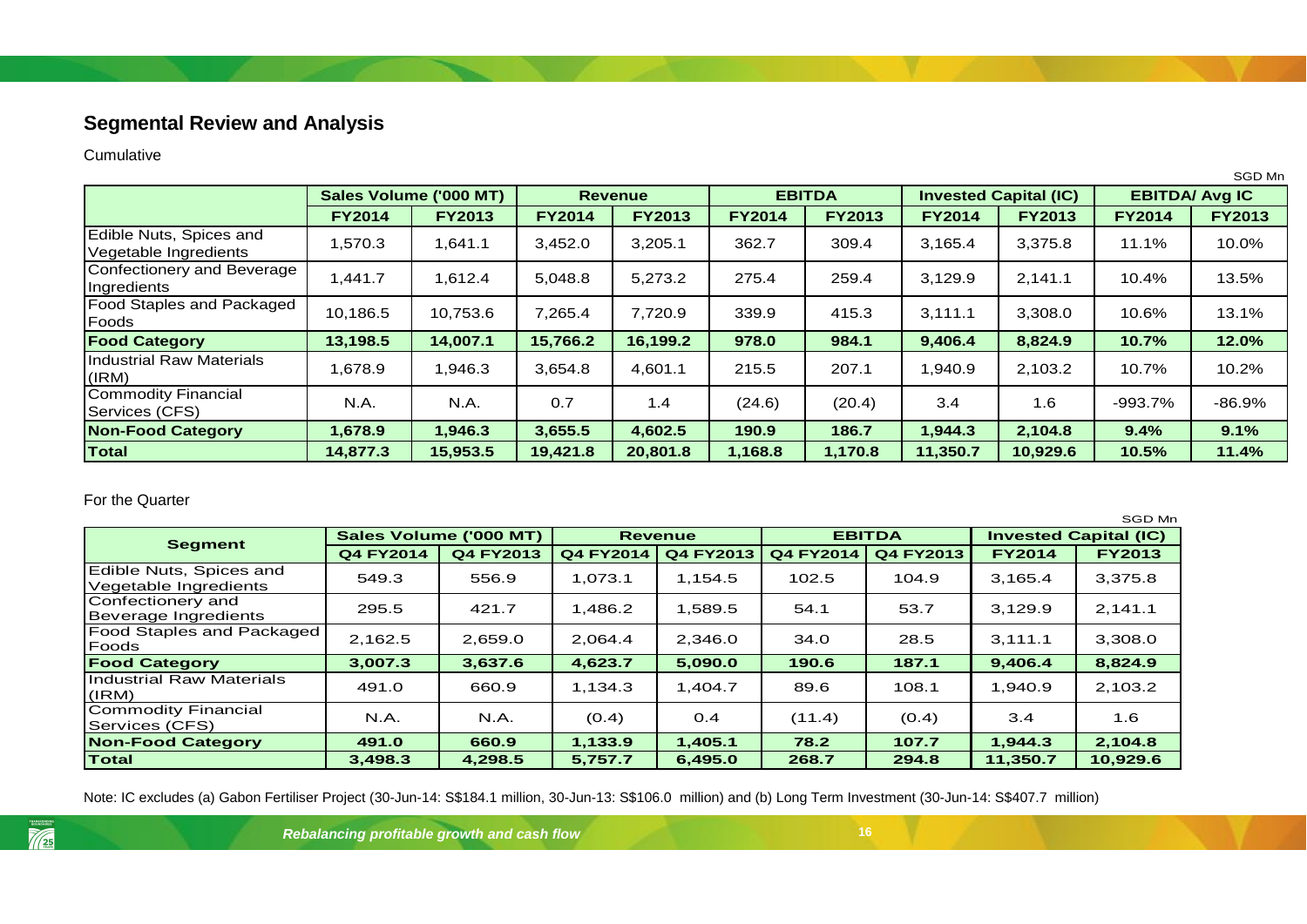### *Edible Nuts, Spices & Vegetable Ingredients*

The Edible Nuts, Spices & Vegetable Ingredients segment registered a year-on-year volume decline of 4.3%, revenue growth of 7.7% and EBITDA growth of 17.2% in FY2014.



The decline in volume was primarily on account of lower cashew volumes as compared to the prior period. Due to continuing operational challenges at our mechanical cashew processing facility in Nigeria, we decided to scale down, and eventually, partially discontinue operations at the site which resulted in a one-off impairment charge of S\$25.3 million in Q4 FY2014. We are evaluating alternate sites in Africa / Asia where some of the surplus equipment could be redeployed. Despite a lower contribution from the cashew business, there was strong growth in EBITDA, led by the continuing strong performance from the upstream almond and US peanut businesses and from the dehydrated onion and garlic businesses in the Spices and Vegetable Ingredients segment.

Invested capital in the segment decreased by S\$210.4 million from the end of FY2013, primarily on account of lower working capital in the cashew business and lower net fixed capital from the sale-and-leaseback of our Almond plantation assets in Australia.

EBITDA to average invested capital ("EBITDA/IC") for the segment grew from 10.0% in FY2013 to 11.1% in FY2014 driven by higher segment EBITDA.

#### *Confectionery & Beverage Ingredients*

The Confectionery & Beverage Ingredients segment recorded a decline in volume of 10.6% and revenue of 4.3%. Despite lower volumes, segment EBITDA grew by 6.2%, driven by favourable trading conditions in coffee as well as higher contribution from the midstream processing assets including soluble coffee in Vietnam and Spain, and the newly commissioned cocoa processing facility in Côte d'Ivoire.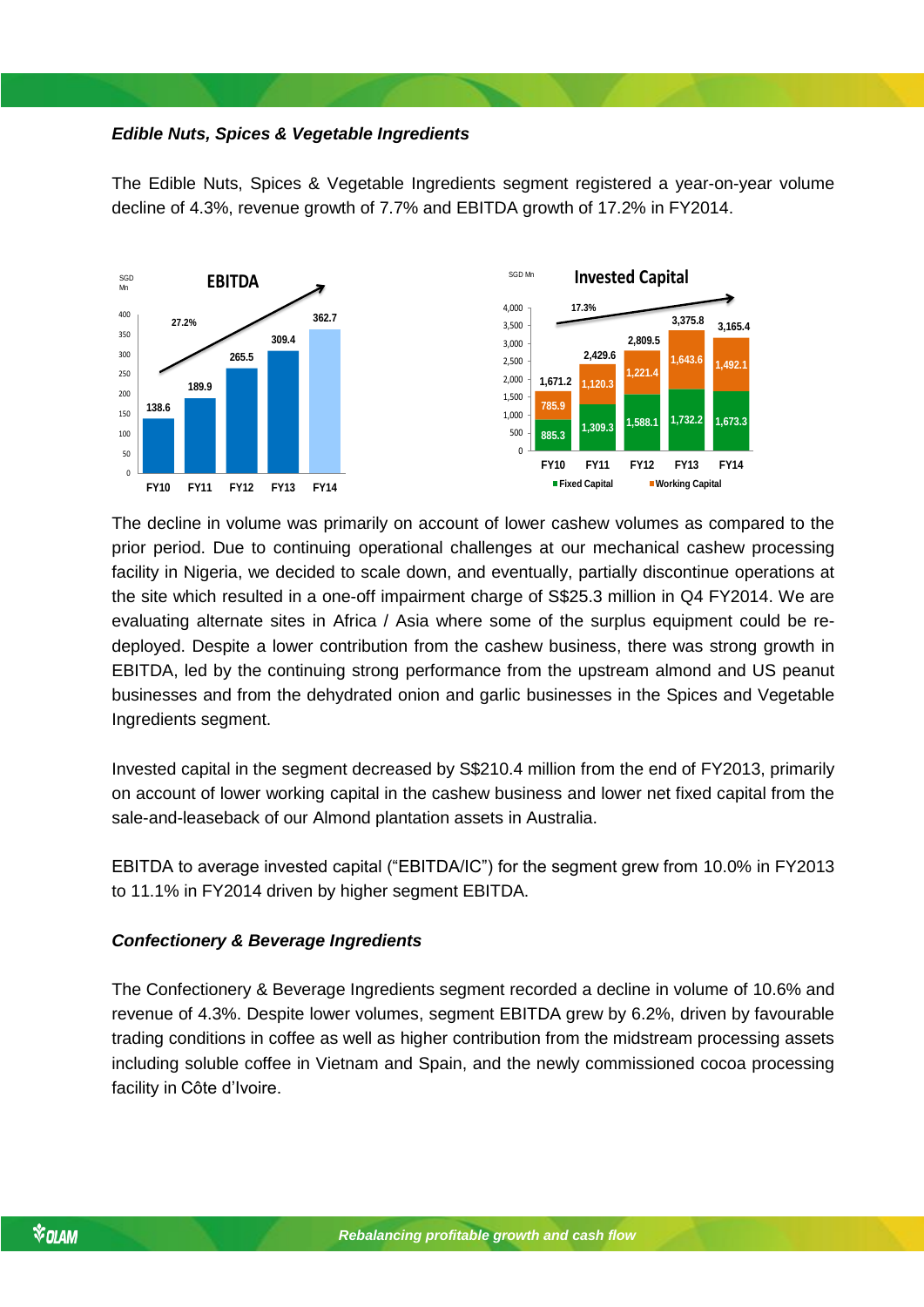

Invested capital in the segment increased by S\$988.8 million, with most of the increase on account of higher working capital deployed in both the coffee and cocoa businesses. A sharp increase in commodity prices in this segment, particularly in H2 FY2014, as well as higher inventory levels during the procurement period contributed to this increase.

Segment EBITDA/IC declined from 13.5% in FY2013 to 10.4% in FY2014, despite a growth in EBITDA, due to a significant increase in working capital compared to the previous year.

#### *Food Staples & Packaged Foods*

Food Staples & Packaged Foods segment volumes and revenues declined by 5.3% and 5.9% respectively, due to lower Grains and Rice volumes and prices compared to the prior year.



The flour mills in Nigeria and Senegal, Packaged Foods in Nigeria, Dairy supply chain, Palm trading and refining in Africa and the midstream Sugar businesses in Indonesia and India performed well during the year.

However, overall segment EBITDA declined by 18.2% due to (a) lower Grains trading margins from Australia and South Africa as we exited parts of those businesses, and lower volumes and margins from Ukraine due to geopolitical climate in Q4 FY2014, (b) lower Rice margins due to tariff changes in Nigeria and our exit from the Rice business in Côte d'Ivoire in Q4 FY2014, and (c) adverse impact on margins of Packaged Foods, Grains and Rice businesses in Ghana due to the devaluation of the local currency, (d) lower contribution from SIFCA, and (e) continued underperformance in our upstream Dairy operations in Uruguay and Russia.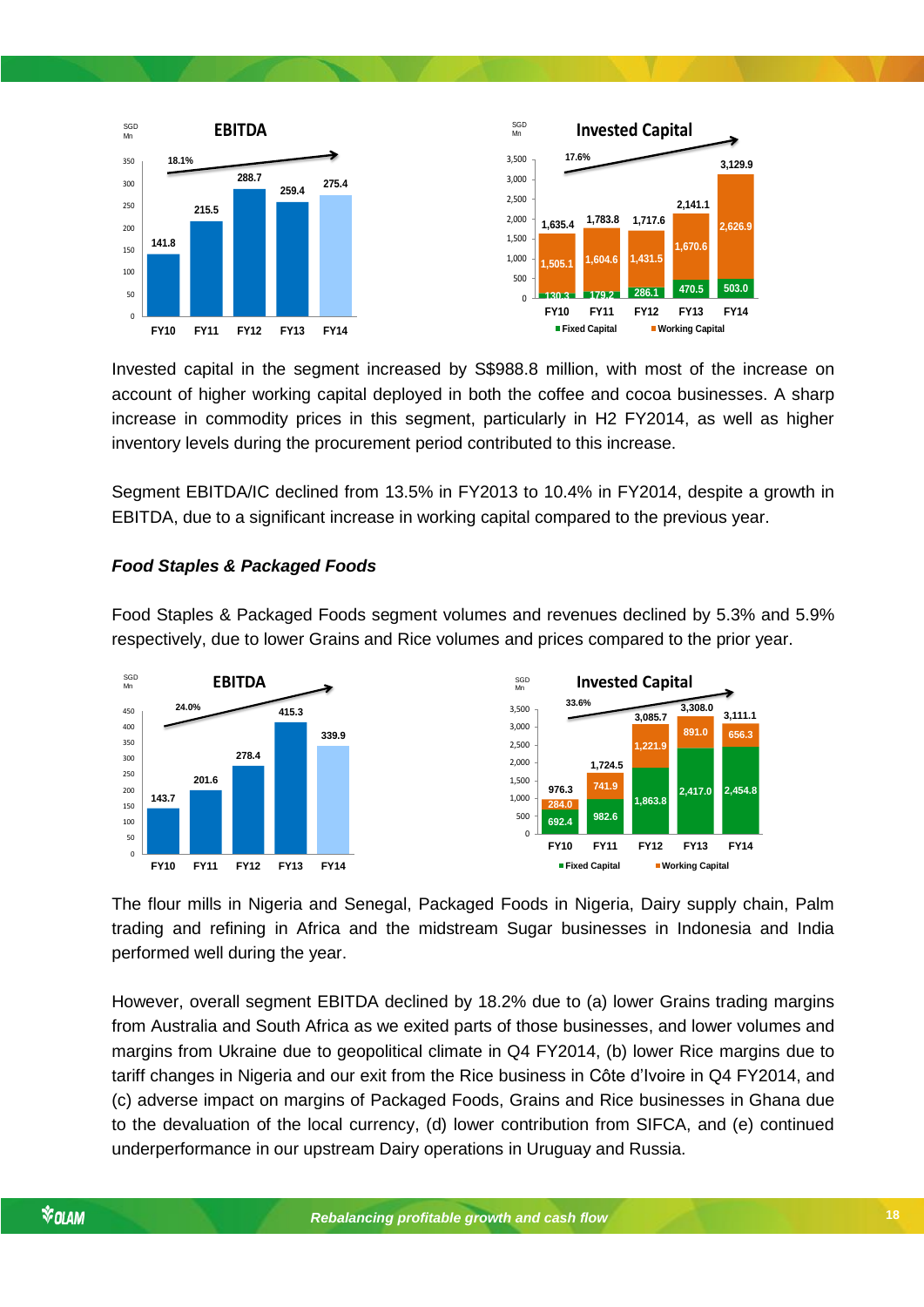Overall invested capital decreased by S\$196.9 million during the period, mainly due to a reduction in working capital by S\$235.0 million from lower Grains and Rice volumes. This reduction was partly offset by higher fixed capital from investments made in the Nigerian Rice farm, flour mills in Senegal and Cameroon and the upstream Palm plantations in Gabon.

EBITDA/IC decreased from 13.1% in FY2013 to 10.6% in FY2014 due to a reduction in segment EBITDA.

### *Industrial Raw Materials*

The Industrial Raw Materials segment saw lower volumes in Wood Products and Fertiliser trading, leading to a decline of 13.7%, while turnover declined by 20.6%.



Despite an adverse impact of lower volumes and backwardation in cotton futures in Q4 FY2014, overall EBITDA increased by 4.1%, supported by a higher contribution from the SEZ business compared to FY2013.

Cotton and Wood Product businesses. As part of our portfolio optimisation initiatives, we sold Overall invested capital declined by S\$162.3 million, driven by lower working capital in our two cotton gins in Australia and exited from the Wood Products business in Gabon and increased focus on the teak business in Latin America and the certified timber business in Republic of Congo. Segment fixed capital increased due to investments in the SEZ and Rubber projects in Gabon.

EBITDA/IC increased from 10.2% in FY2013 to 10.7% in FY2014 due to an increase in EBITDA while average invested capital remained flat.

#### *Commodity Financial Services*

The CFS business registered an EBITDA loss of S\$24.6 million in FY2014 versus a loss of S\$20.4 million in FY2013.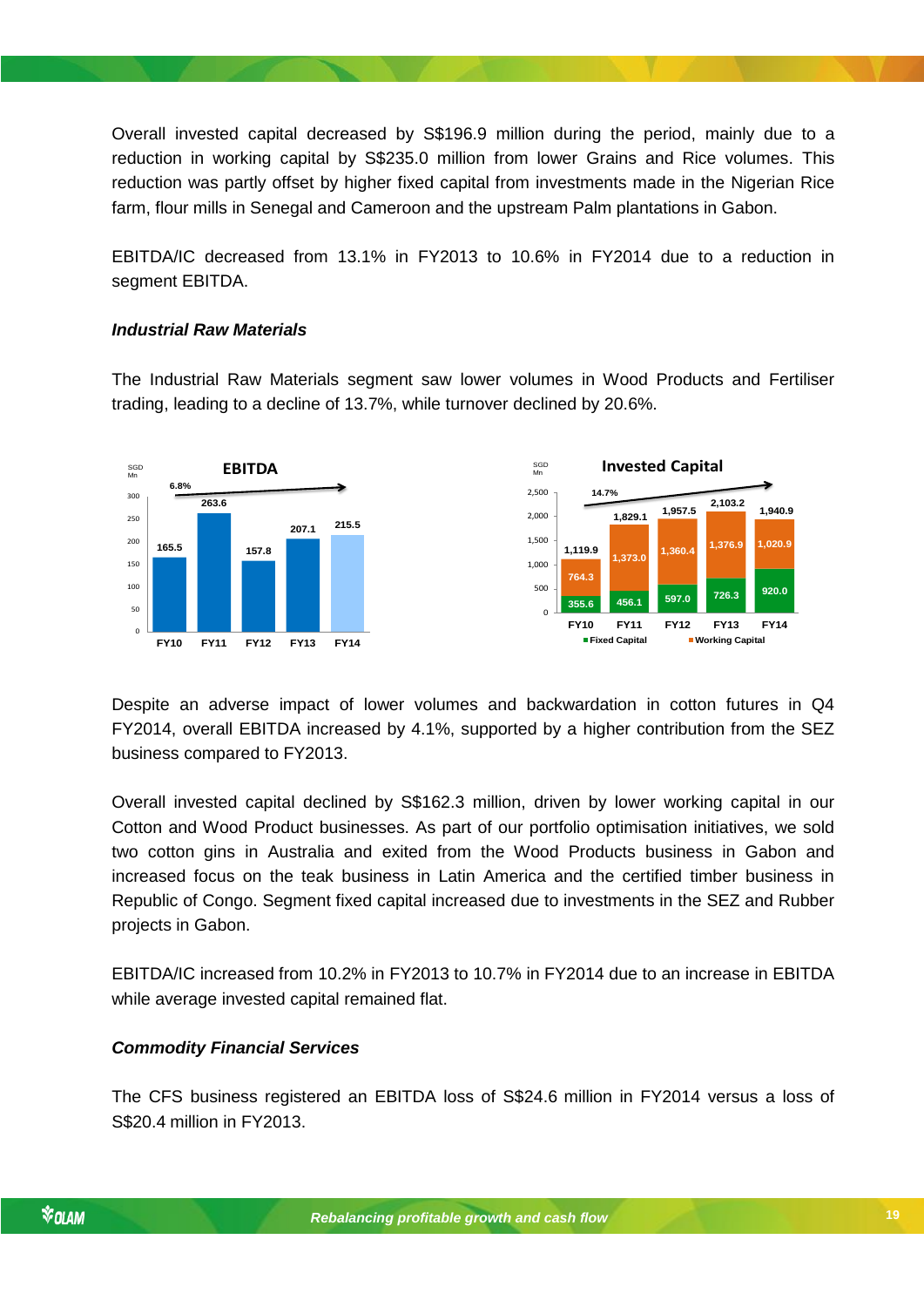## **Value Chain Review and Analysis**

|                |                        |               |                |               |               |               |                              |               |                       | SGD Mn        |
|----------------|------------------------|---------------|----------------|---------------|---------------|---------------|------------------------------|---------------|-----------------------|---------------|
|                | Sales Volume ('000 MT) |               | <b>Revenue</b> |               | <b>EBITDA</b> |               | <b>Invested Capital (IC)</b> |               | <b>EBITDA/ Avg IC</b> |               |
|                | <b>FY2014</b>          | <b>FY2013</b> | <b>FY2014</b>  | <b>FY2013</b> | <b>FY2014</b> | <b>FY2013</b> | <b>FY2014</b>                | <b>FY2013</b> | <b>FY2014</b>         | <b>FY2013</b> |
| Upstream       | 373.7                  | 368.0         | 888.4          | 619.2         | 162.5         | 198.0         | 2,755.9                      | 2,514.1       | 6.2%                  | 8.3%          |
| Supply Chain   | 12,329.5               | 14,002.2      | 14,838.6       | 17,077.1      | 654.7         | 691.9         | 5,174.0                      | 4,934.3       | 13.0%                 | 14.9%         |
| Mid/Downstream | 2,174.1                | ,583.2        | 3,694.8        | 3,105.5       | 351.6         | 280.9         | 3,420.8                      | 3,481.2       | 10.2%                 | 8.8%          |
| Total          | 14,877.3               | 15,953.5      | 19,421.8       | 20,801.8      | ,168.8        | 1,170.8       | 11,350.7                     | 10,929.6      | 10.5%                 | 11.4%         |

<span id="page-19-0"></span>Note: IC excludes (a) Gabon Fertiliser Project (30-Jun-14: S\$184.1 million, 30-Jun-13: S\$106.0 million) and (b) Long Term Investment (30-Jun-14: S\$407.7 million)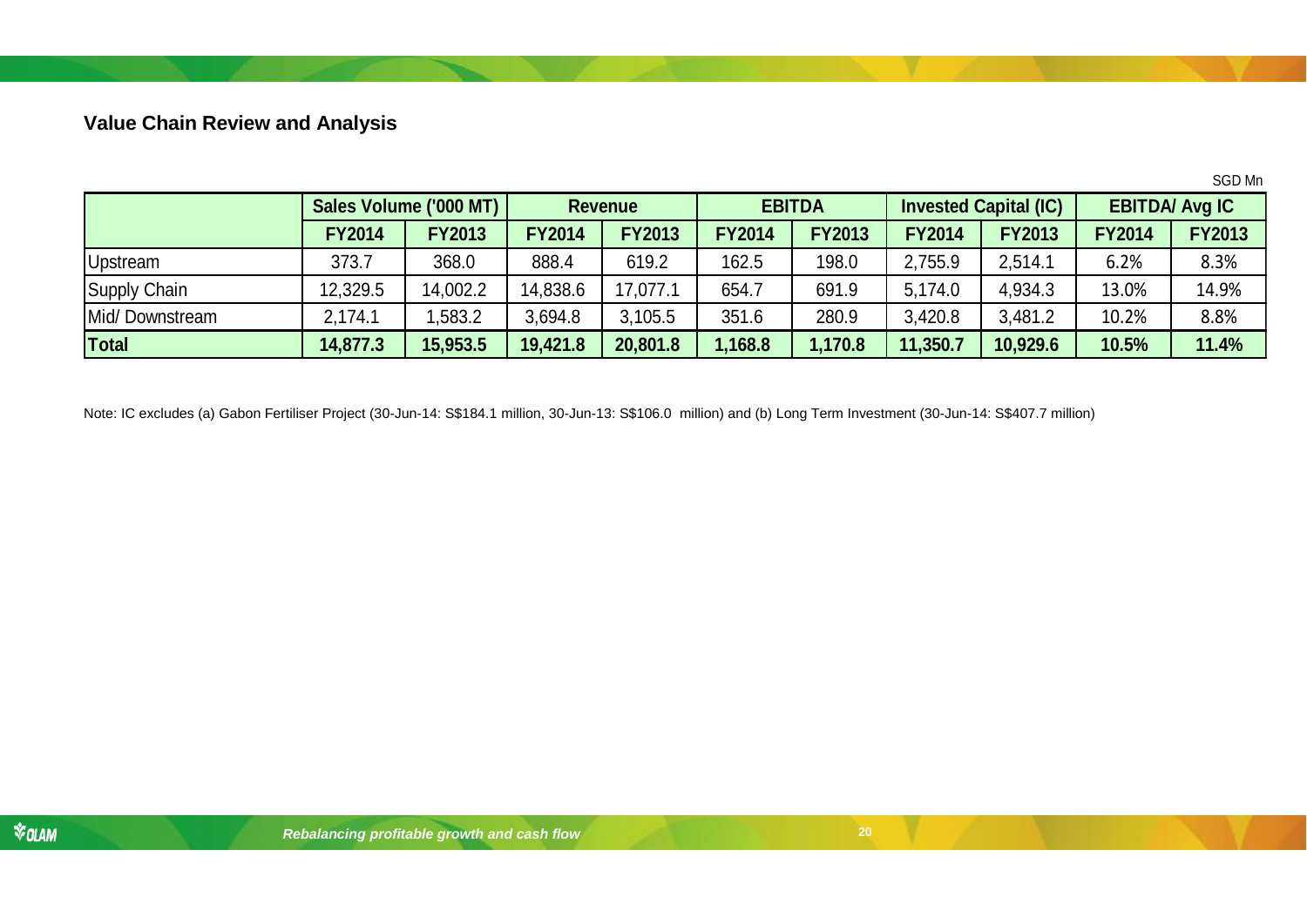#### *Upstream*

The Upstream segment registered a year-on-year volume growth of 1.5%, revenue growth of 43.5% and an EBITDA decline of 17.9% in FY2014.



The growth in volume and revenue was driven by higher almond yields and prices. The decline in EBITDA was due to lower contribution from SIFCA on account of lower palm and rubber prices, reduction in upstream coffee volumes due to the restructuring of the Laos plantation as well underperformance in Dairy farming in Uruguay and Russia.

Invested capital in the segment has increased by S\$241.8 million from the end of FY2013, mainly on account of higher fixed capital invested in various plantation, farming and dairy projects. EBITDA/IC declined from 8.3% in FY2013 to 6.2% in FY2014 due to lower EBITDA and higher average invested capital. Of the total segment IC of S\$2.8 billion, S\$1.5 billion was partly contributing or gestating. The fully contributing IC of S\$1.3 billion generated an EBITDA/IC of 18%.

#### *Supply Chain*

The Supply Chain segment recorded a decline in volume of 11.9%, and revenue of 13.1%. Lower volumes during the period resulted in segment EBITDA declining by 5.4%.



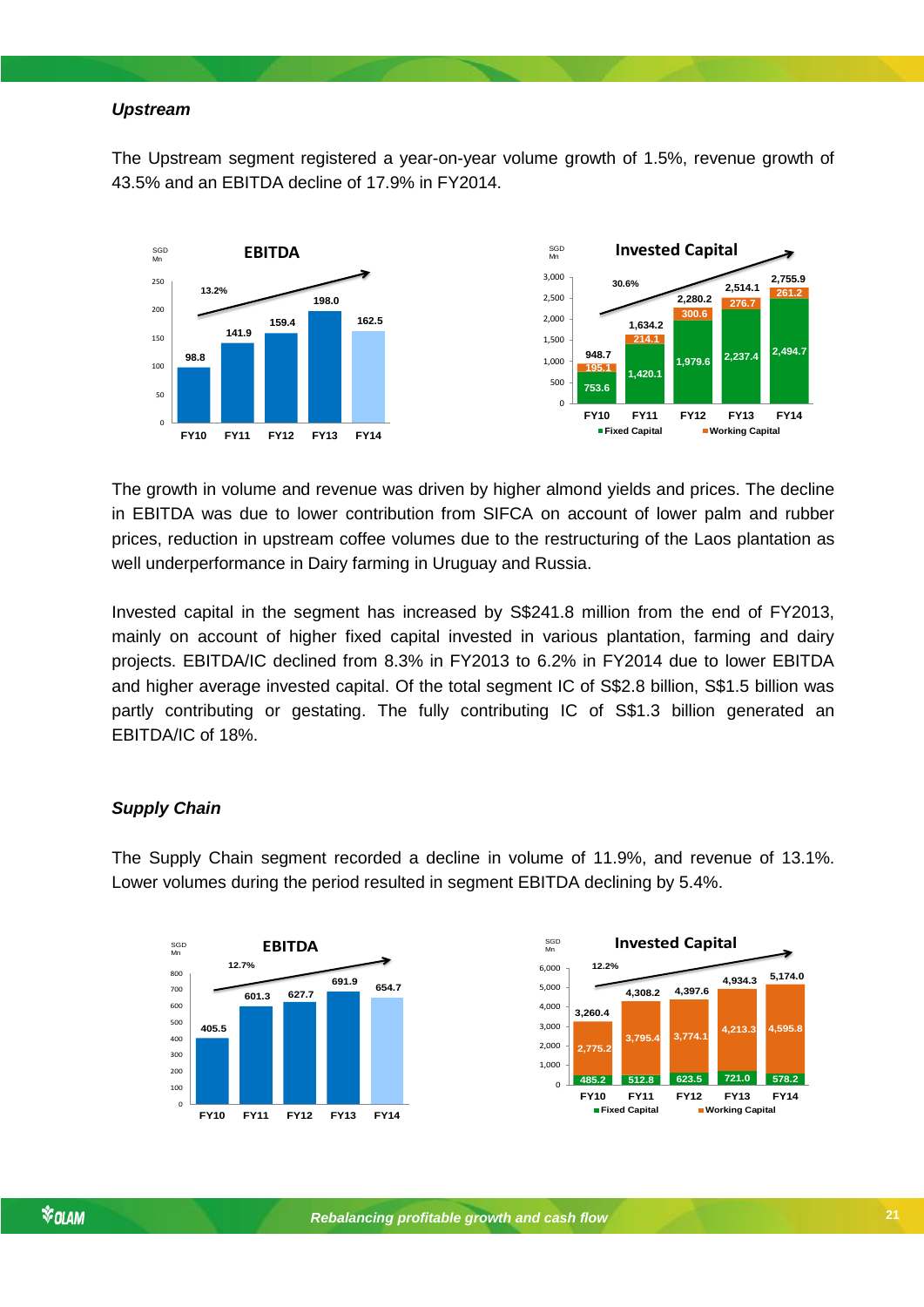Invested capital in the segment increased by S\$239.7 million, despite a reduction in fixed capital from the execution of various strategic initiatives, mainly due to higher working capital deployed in the Confectionery & Beverage Ingredients segment. EBITDA/IC declined from 14.9% in FY2013 to 13.0% in FY2014 due to lower EBITDA for the year as well as higher invested capital due to an increase in commodity prices.

#### *Mid/Downstream*

The Mid/Downstream segment volumes and revenue recorded a strong growth of 37.3% and 19.0% respectively as we increased capacity utilisation at existing facilities and commissioned new facilities during the year.



EBITDA grew by 25.1% as we benefited from scale economies and extracted greater operating leverage.

Invested capital increased marginally by S\$60.4 million during the period, mainly due to higher fixed capital deployed in various processing facilities including flour mills in Senegal and Cameroon, palm refineries in East Africa and cocoa processing in Côte d'Ivoire. Despite an increase in volume, there was a reduction in working capital as our efforts to optimise cycle time started yielding results.

EBITDA/IC increased from 8.8% in FY2013 to 10.2% in FY2014 due to higher segment EBITDA for the year. Of the total segment IC of S\$3.4 billion, S\$1.7 billion was partly contributing or gestation. The fully contributing IC of S\$1.7 billion generated an EBITDA/IC of 13%.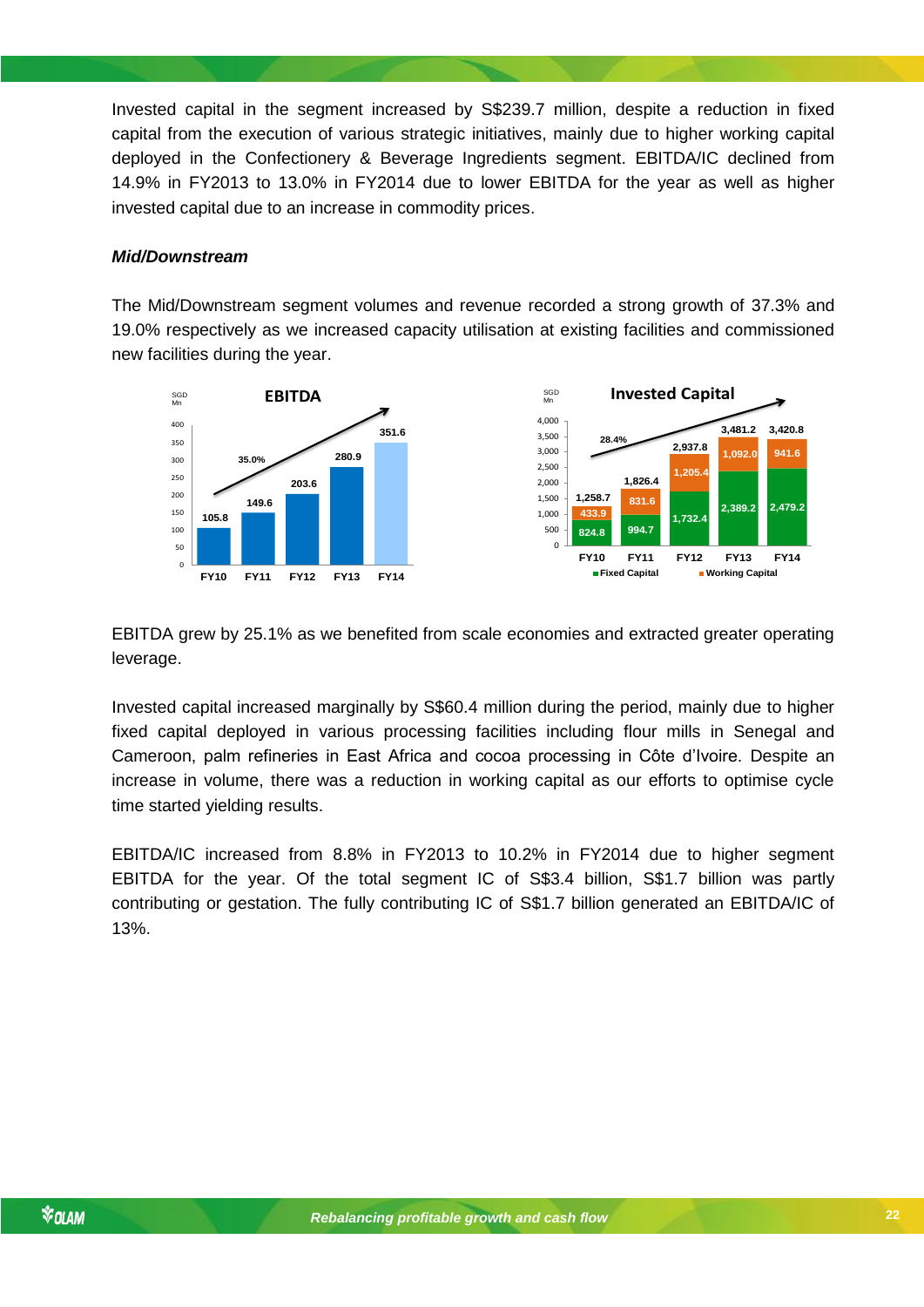### <span id="page-22-0"></span>**Other Developments**

### **Debt optimisation**

On May 19, 2014, we secured a US\$2.22 billion 364-day committed unsecured revolving credit facility which was competitively priced relative to other existing bank facilities. Proceeds from this facility are being used to repay higher cost borrowings, thereby reducing our overall financing cost.

On July 16, 2014, we announced the issuance of S\$400 million 5 year notes due 2019 under the recently updated US\$5,000,000,000 Euro Medium Term Note Programme. The notes were issued at a fixed coupon of 4.25% which was inside the secondary trading levels of Olam's outstanding S\$ notes.

On July 29, 2014, we announced a US\$300 million issuance of 5.5 year Senior Notes due 2020. The notes were issued at 99.337% of the principal amount and priced at a final coupon of 4.50%. Both the issuances were well received by institutional investors and private banks and were in line with our long-term funding strategy of diversifying the debt portfolio across sources and tenors in a cost-effective manner.

These initiatives also demonstrate the strength of Olam's credit position following the completion of the VGO, which is already having a favourable impact on our cost of borrowing.

### **Sale of 25.0% stake in Packaged Foods business to Sanyo Foods**

hold a 75.0% ownership stake and will retain management control of the business. On August 18, 2014, we announced the sale of 25% stake in our Packaged Foods business to Sanyo Foods Co. Ltd. ("Sanyo Foods") for a price consideration of S\$233.7 million. Olam will

We expect to record a net cash inflow of approximately S\$208.8 million and an addition to our capital reserves of approximately S\$100.7 million in Q2 FY2015 upon completion of the transaction. Our existing instant noodles joint venture with Sanyo Foods will be merged into a Singapore incorporated holding company which will house all of our Packaged Foods businesses.

The consideration for the 25% stake translates to an initial 100% enterprise value (EV) of S\$934.9 million for the Packaged Foods business. The EV could increase to S\$1,059.6 million upon the achievement of specific performance milestones in FY2015. In that case, we would book a net cash inflow of approximately S\$240.0 million and an addition to capital reserves of approximately S\$131.9 million from this transaction.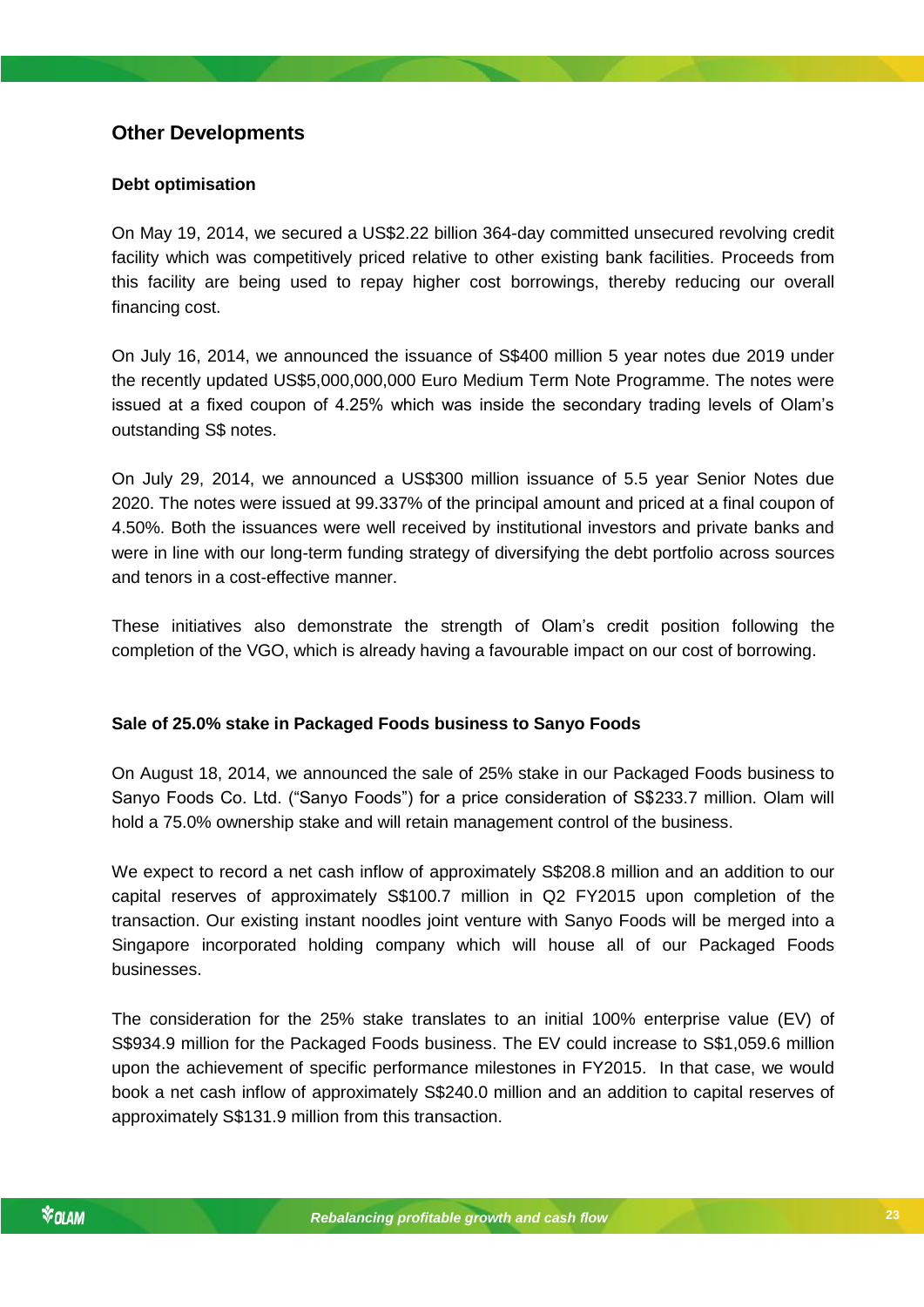### <span id="page-23-0"></span>**Voluntary General Offer**

On March 14, 2014, Breedens Investments Pte. Ltd., a wholly owned subsidiary of Temasek Holdings (Private) Limited (the "Offeror"), announced that it intends to make an all-cash Voluntary Conditional General Offer ("Offer") for all shares, outstanding convertible bonds and outstanding warrants issued by Olam International Limited.

The Offer closed on May 23, 2014 and, the Offeror and its concert parties owned, controlled or agreed to acquire an aggregate of 1,957,254,405 Shares, representing approximately 80.4 per cent. of the total issued share capital of the Company; and 360,694,195 Warrants, representing approximately 90.7 per cent. of the total issued Warrants of the Company.

At close, **the Offeror owned 58.5%** of the issued share capital, making them the **ultimate holding company** of Olam.

. . . .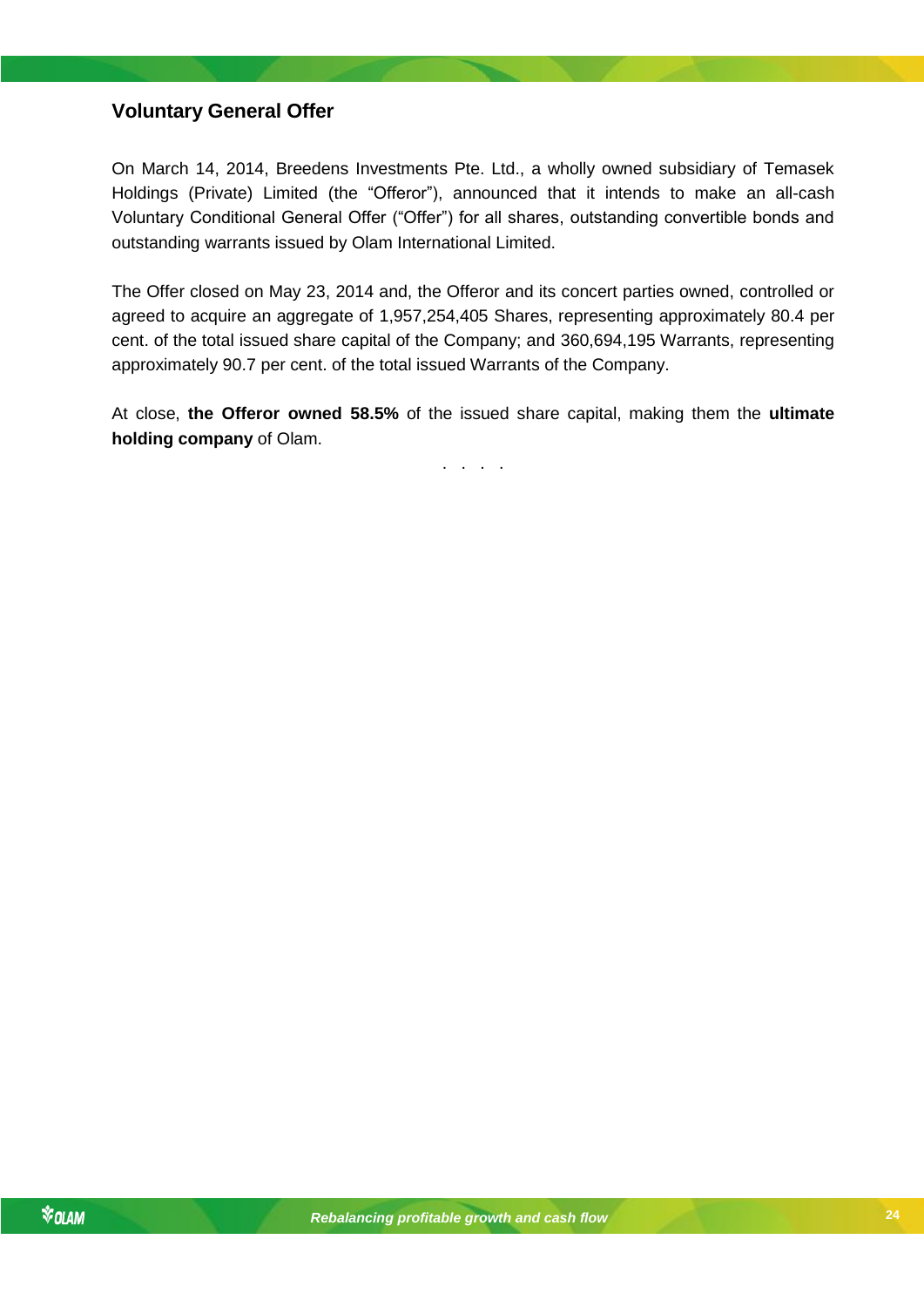### <span id="page-24-0"></span>**Annexure: Business Description**

### <span id="page-24-1"></span>**Business Model and Strategy**

Olam's business is built on a strong foundation as a fully integrated supply chain manager and processor of agricultural products and food ingredients, with operations across 16 platforms in 65 countries. As a supply chain manager, Olam is engaged in the sourcing of a wide range of agricultural commodities from the producing countries and the processing, warehousing, transporting, shipping, distributing and marketing of these products right up to the factory gate of our customers in the destination markets. We also manage risk at each stage of the supply chain. From our inception in 1989, we have evolved from a single country, single product trader to a multi-country, multi-product supply chain manager.

In that process of evolution and development, the Olam business model has grown both in depth as well as breadth, pursuing selected value chain adjacencies which both complement and enhance our core supply chain model.

#### **Business model evolution**

The evolution of our business model over recent years has led us to develop new competencies as we pursued our strategic goals, including the capabilities to identify, execute and integrate attractive acquisition opportunities in selected countries. These initiatives are carefully selected to be within or adjacent to our core value chain activities. Successfully completed transactions have addressed opportunities in the upstream (plantation and farming), midstream (manufacturing/ processing) and downstream parts of the value chain.

Building on existing and new capabilities, we have expanded upstream selectively into plantation ownership and management (perennial crops), farming (annual crops), dairy farming and forest concessions management. These opportunities, both organic and inorganic, have been pursued in countries that have a comparative advantage to produce these commodities relatively better and at relatively lower costs on a sustainable basis.

#### *Rebalancing profitable growth and cash flow* **Selective investments across the value chain**

Pursuit of this strategy has led us to invest selectively in almond orchards in Australia and California, peanut farming in Argentina, Coffee plantation in Laos, Ethiopia, Tanzania, Zambia and Brazil, Rice farming in Nigeria and Mozambique, Palm and Rubber plantations in Africa, Dairy farming in Uruguay and Russia, and the development of tropical hard wood forest concessions in The Republic of Congo (ROC), Gabon and Mozambique.

Similarly, in the midstream part of the value chain, we have pursued initiatives in value-added processing and manufacturing activities, such as mechanical processing of cashews in Côte d'Ivoire, hazelnut processing in Turkey, spice grinding in Vietnam, soluble Coffee manufacturing in Vietnam and Spain, Cocoa processing in Côte d'Ivoire and Nigeria and wheat milling in Nigeria, Senegal and Ghana.

Downstream progress has been reflected in the initiatives completed in Packaged Foods distribution in West Africa and the successful development of our own consumer brands in the food category, which capitalise on our intimate knowledge of African markets, operations, brands, and consumers. This downstream activity also builds on capabilities in the management of food supply chains and on the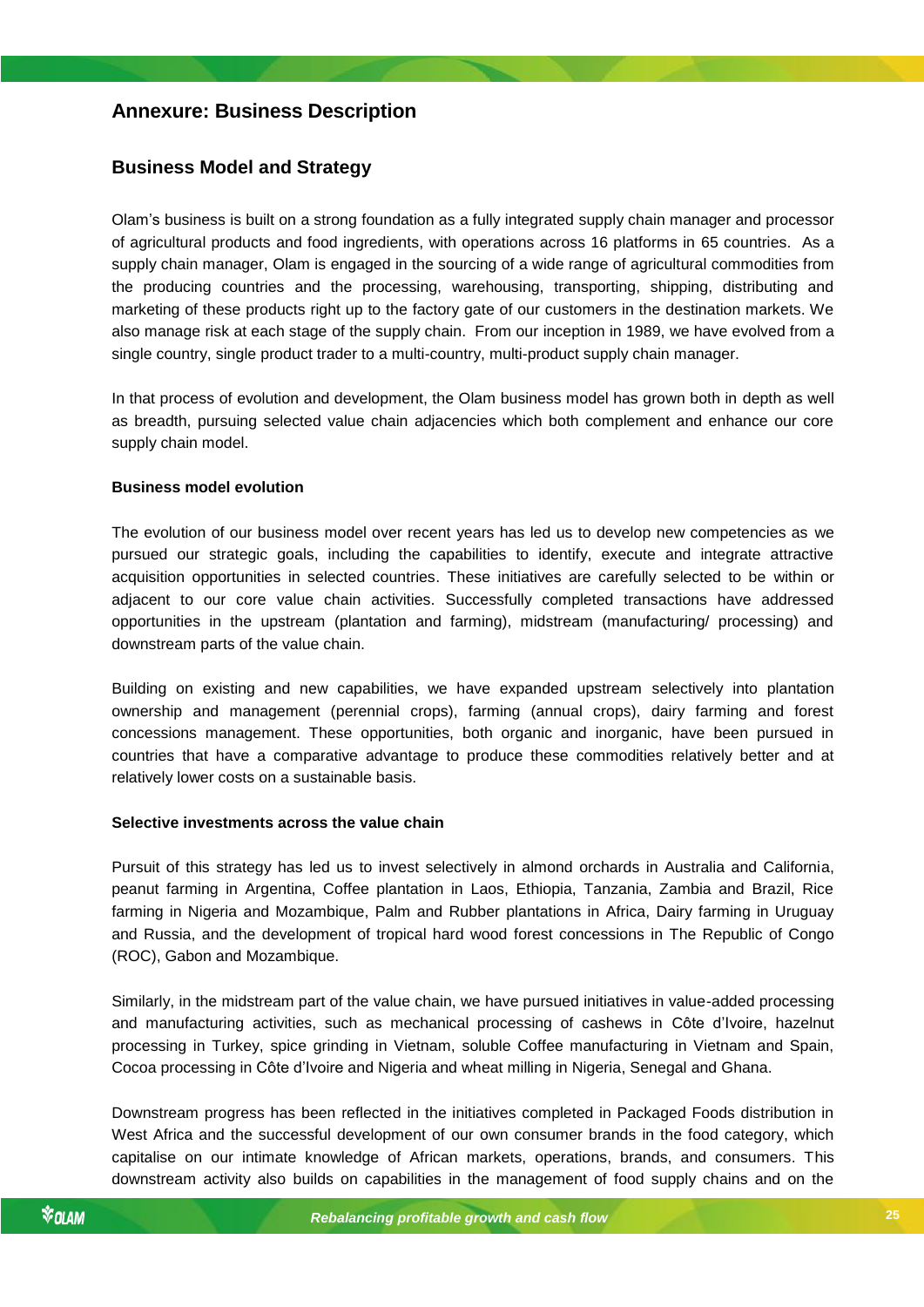common distribution pipeline that we have built for related commodity products (including Rice, Sugar, wheat flour and Dairy products) in West Africa. Initiatives in this segment include biscuits and candy manufacturing and downstream distribution in Nigeria and Ghana, juice and dairy beverages in Nigeria, instant noodles, seasonings, tomato paste distribution in Nigeria and selective West African markets.

In addition, Olam has diversified into three adjacent businesses which build on latent assets and capabilities developed over the last 25 years - The Commodity Financial Services business (CFS), the development of a Special Economic Zone (SEZ) and fertiliser manufacturing in Gabon.

#### **A responsible approach to business**

Corporate responsibility and sustainability have always been an essential part of our way of doing business around the world. In addition to our longstanding adherence to documented standards, we have also recently established an Olam Livelihood Charter, and continue to work both on our own and with selected expert partners to advance our objectives in this area.

#### **A unique and entrepreneurial culture**

One of the major factors that sets Olam apart is our unique culture: we think and act as owner-managers, focused both on the realisation of short-term results and the creation of long-term value for our stakeholders. A fully aligned organisational structure, culture and long-term compensation system support these objectives.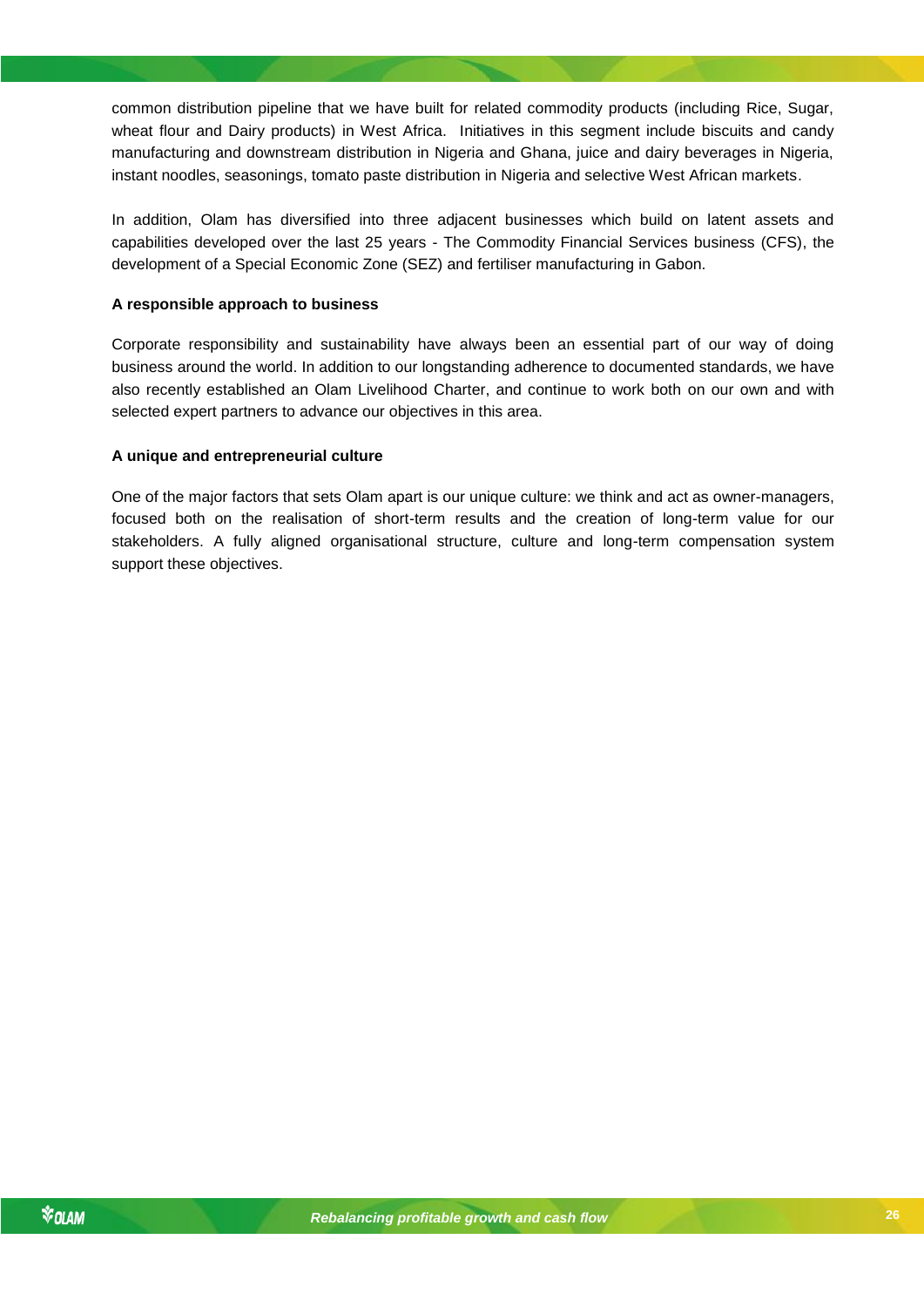### <span id="page-26-0"></span>**Business Segmentation and Reporting**

We organise Olam's operations into five business segments and three value chain segments for reporting purposes. The distribution of the 16 platforms across the business segments and the activities across the value chain segments are given below:

| <b>5 Business Segments</b>                              | <b>16 Platforms</b>                                            |
|---------------------------------------------------------|----------------------------------------------------------------|
|                                                         | 1)<br>Edible Nuts (cashew, peanuts, almonds, hazelnuts and     |
| Edible Nuts, Spices & Vegetable                         | sesame)                                                        |
| Ingredients (formerly known<br>as                       | 2)<br>Spices & Vegetable Ingredients (including onion, garlic, |
| <b>Edible Nuts, Spices &amp; Beans)</b>                 | and tomato)                                                    |
|                                                         |                                                                |
| <b>Confectionery</b><br>&<br><b>Beverage</b>            | 3)<br>Cocoa                                                    |
| Ingredients                                             | Coffee<br>4)                                                   |
|                                                         |                                                                |
|                                                         | 5)<br>Rice                                                     |
|                                                         | 6)<br><b>Sugar and Natural Sweeteners</b>                      |
|                                                         | 7)<br>Grains (including wheat, corn and barley)                |
| <b>Food Staples &amp; Packaged Foods</b>                | Palm<br>8)                                                     |
|                                                         | 9)<br>Dairy                                                    |
|                                                         | 10) Packaged Foods                                             |
|                                                         |                                                                |
|                                                         | 11) Natural Fibres (cotton and wool)                           |
|                                                         | 12) Wood Products                                              |
| <b>Industrial Raw Materials (IRM)</b>                   | 13) Rubber                                                     |
|                                                         | 14) Fertiliser supply chain                                    |
|                                                         | 15) Special Economic Zone (SEZ)                                |
|                                                         |                                                                |
|                                                         | 16) Commodity Financial Services<br>(Market-making,<br>risk    |
| <b>Commodity</b><br><b>Financial</b><br><b>Services</b> | solutions<br>and<br>commodity<br>funds<br>management           |
| (CFS)                                                   | management)                                                    |
|                                                         |                                                                |

| <b>3 Value Chain Segments</b>                              | <b>Value Chain Activity</b>                                                                                                                                                                                       |  |  |  |  |
|------------------------------------------------------------|-------------------------------------------------------------------------------------------------------------------------------------------------------------------------------------------------------------------|--|--|--|--|
| (including)<br>value<br>Chain<br>Supply<br>added services) | Includes all activities connected with origination, sourcing,<br>primary processing, logistics, trading, marketing (including<br>VAS) and risk management of agricultural products and the<br><b>CFS</b> business |  |  |  |  |
| <b>Upstream</b>                                            | Includes all activities relating to farming (annual row crops),<br>plantations (perennial tree crops), Dairy farming and forest<br>concessions                                                                    |  |  |  |  |
| <b>Midstream &amp; Downstream</b>                          | Includes all activities relating to secondary processing, contract<br>manufacturing, branded distribution, private label activities and<br><b>SEZ</b>                                                             |  |  |  |  |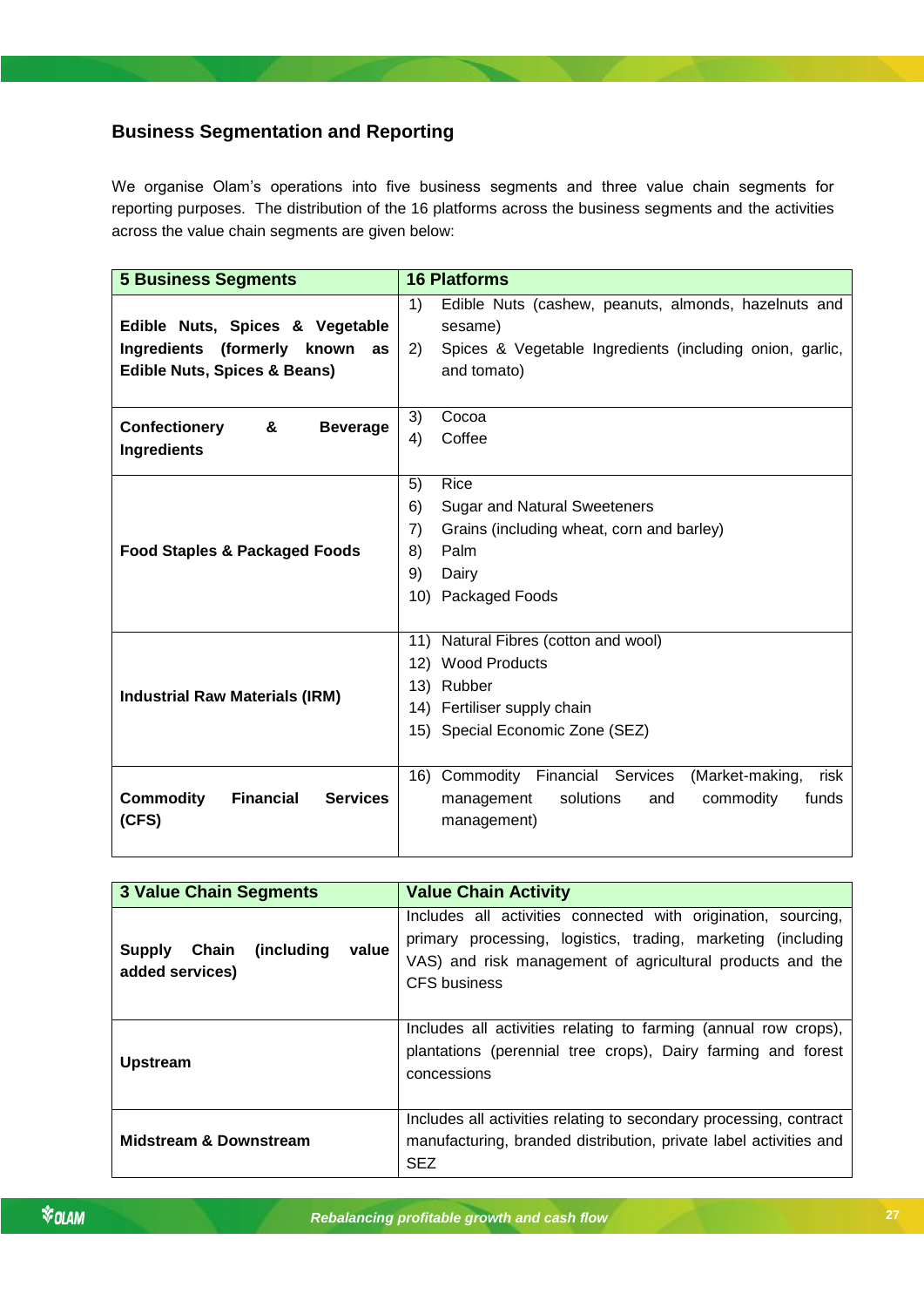The production of agricultural products is seasonal in nature. The seasonality of the products in our global portfolio depends on the location of the producing country. The harvesting season for most of the agricultural products for countries situated in the northern hemisphere generally falls between October and March. Countries in the southern hemisphere have harvesting seasons between April and September. It is also not unusual to experience both delays, as well as early starts, to the harvesting seasons in these countries in a particular year, based on weather patterns. In addition to an early or delayed harvesting season, the precise timing and size of arrivals of these products can also vary based on the farmers' selling decisions; these are mainly a function of the farmers' view on prices and inventory holding capacity. The majority of our origins are located in the northern hemisphere. Consequently, our earnings tend to be relatively higher in the Second Half of the Financial Year (January to June) compared to the First Half of the Financial Year (July to December). Based on this seasonality, we have observed the distribution of our earnings in prior periods follow the schedule below:

| Q1          | Q <sub>2</sub> | 1 <sup>St</sup> Half | Q3          | Q4         | $2^{nd}$ Half |
|-------------|----------------|----------------------|-------------|------------|---------------|
| July - Sept | Oct - Dec      | July – Dec           | Jan - March | Apr – June | Jan – June    |
| $5 - 10\%$  | $25 - 30%$     | $30 - 40%$           | $35 - 40%$  | $25 - 30%$ | $60 - 70%$    |

### <span id="page-27-0"></span>**Key Definitions**

The definitions for the financial terms used in the MD&A are as follows:

**Sales Volume:** Includes proportionate share of volumes from jointly controlled entities and associates, although there are no associated volumes for CFS and SEZ platforms

**Revenue**: Sale of goods and services

**Other Income**: Includes sale of scrap materials, commissions and claims income and fair value gain on investments held for trading. Negative goodwill, gain on sale of assets and other non-recurring, exceptional items which were presented as a part of Other Income are now classified as Exceptional Items

*Rebalancing profitable growth and cash flow* **Cost of Sales**: Cost of goods sold, shipping and logistics, commissions and claims expenses and the net measurement of derivative assets

**Overhead Expenses**: Employee benefit costs, manufacturing overheads, travel expenses and other direct expenses

**Other Operating Expenses**: Unrealised foreign exchange gain/loss and other expenses

**Net changes in fair value of biological assets:** Includes only operational changes in the fair value of biological assets. Non-operational changes (arising due to changes in the fair value model) which were formerly presented under this line item are now classified as Exceptional Items

**Exceptional Items**: One-off, non-recurring items, including negative goodwill and related transaction costs, gain/loss on sale of assets/business, gain/loss on buyback of bonds, impairment loss, nonoperational gain/loss from changes in fair value of biological assets, finance charges on pre-payment of loans and non-recurring business restructuring expenses. Tax expenses associated with these items are also presented as Exceptional Items. These items were earlier presented under Other Income, Cost of Sales, Overhead Expenses, Other Operating Expenses lines, Finance costs and Taxation.

**Operational PATMI**: Profit After Tax and Minority Interest (PATMI) excluding exceptional items